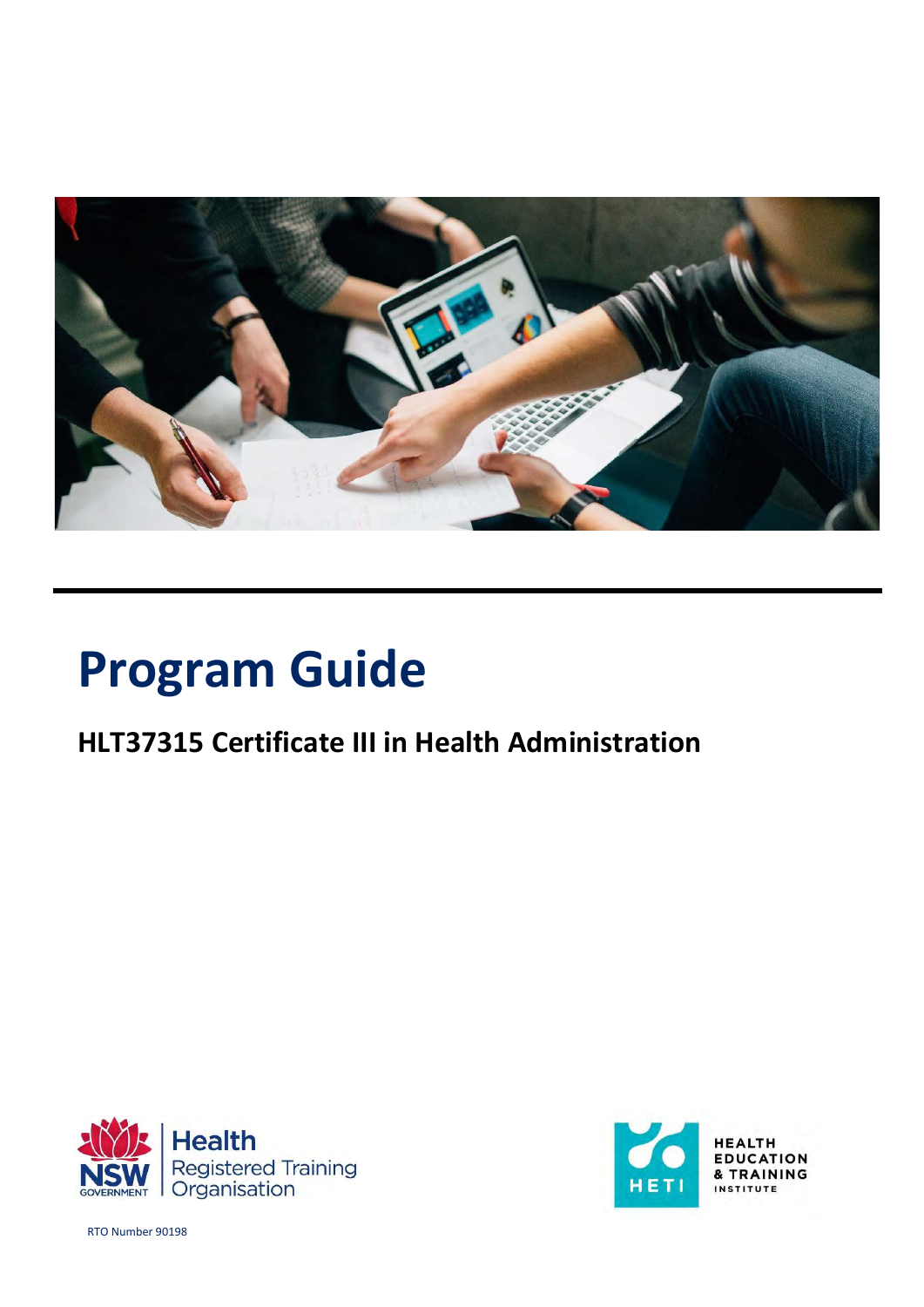© NSW Ministry of Health - v1.0 July 2019, v2.0 August 2020

This work is copyright. It may be reproduced in whole or in part for study training purposes subject to the inclusion of an acknowledgement of the source. It may not be reproduced for commercial usage or sale. Reproduction for purposes other than those indicated above, requires written permission from the NSW Ministry of Health.

V3.0 Published February 2022 by Sydney Local Health District

**Delivery Site Address** Centre for Education & Workforce Development (CEWD) Building 301, Entrance Gate A Corner Balmain and Cecily Street LILYFIELD NSW 2040

**Delivery Site Administration Office:** Phone: (02) 9562 5900 Email: SLHD-CEWD@health.nsw.gov.au

Intranet:<http://www.slhd.nsw.gov.au/cewd/default.html> Internet[: http://www.health.nsw.gov.au](http://www.health.nsw.gov.au/)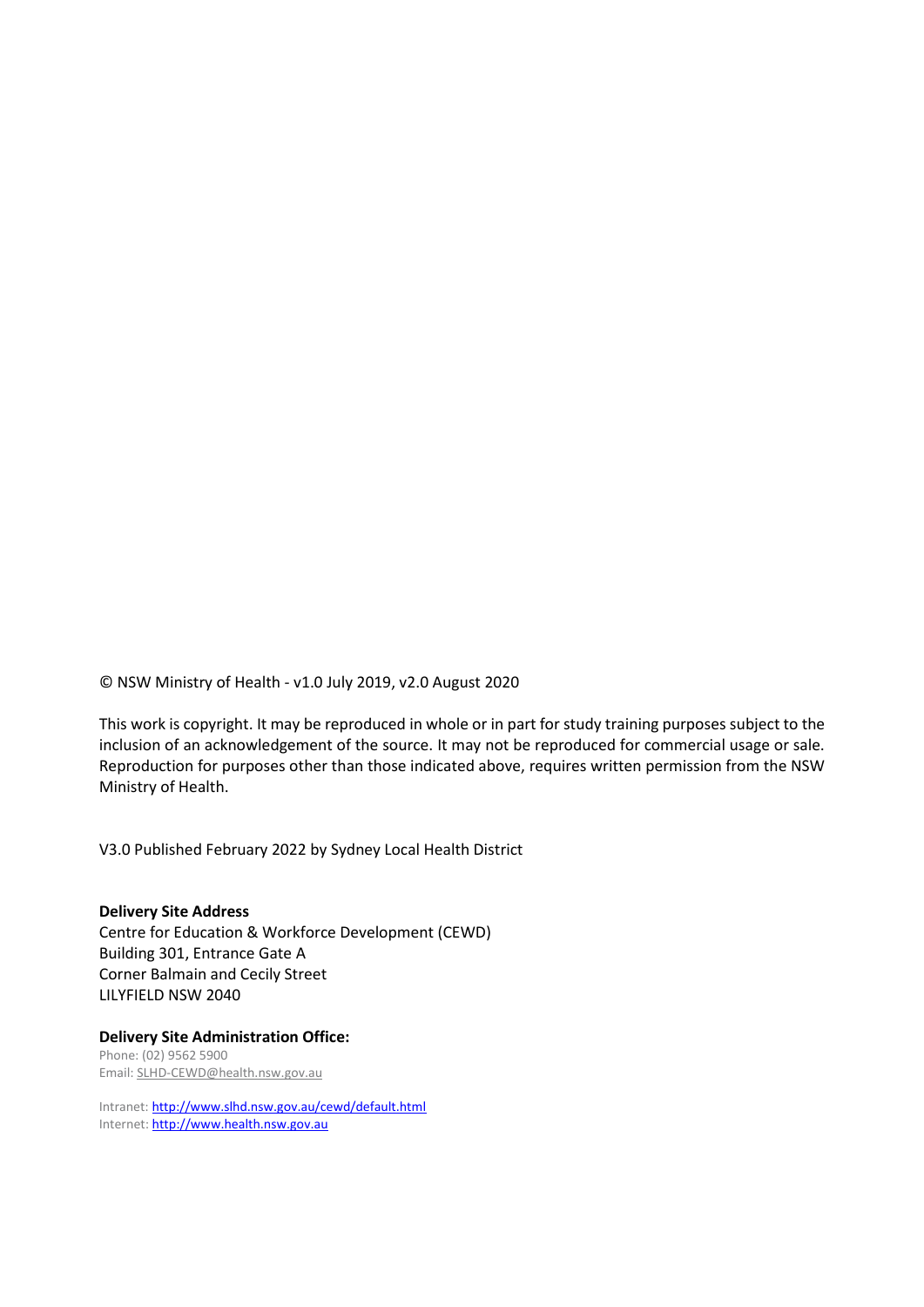# **Table of Contents**

| 16 |
|----|
|    |
|    |
|    |
|    |
|    |
|    |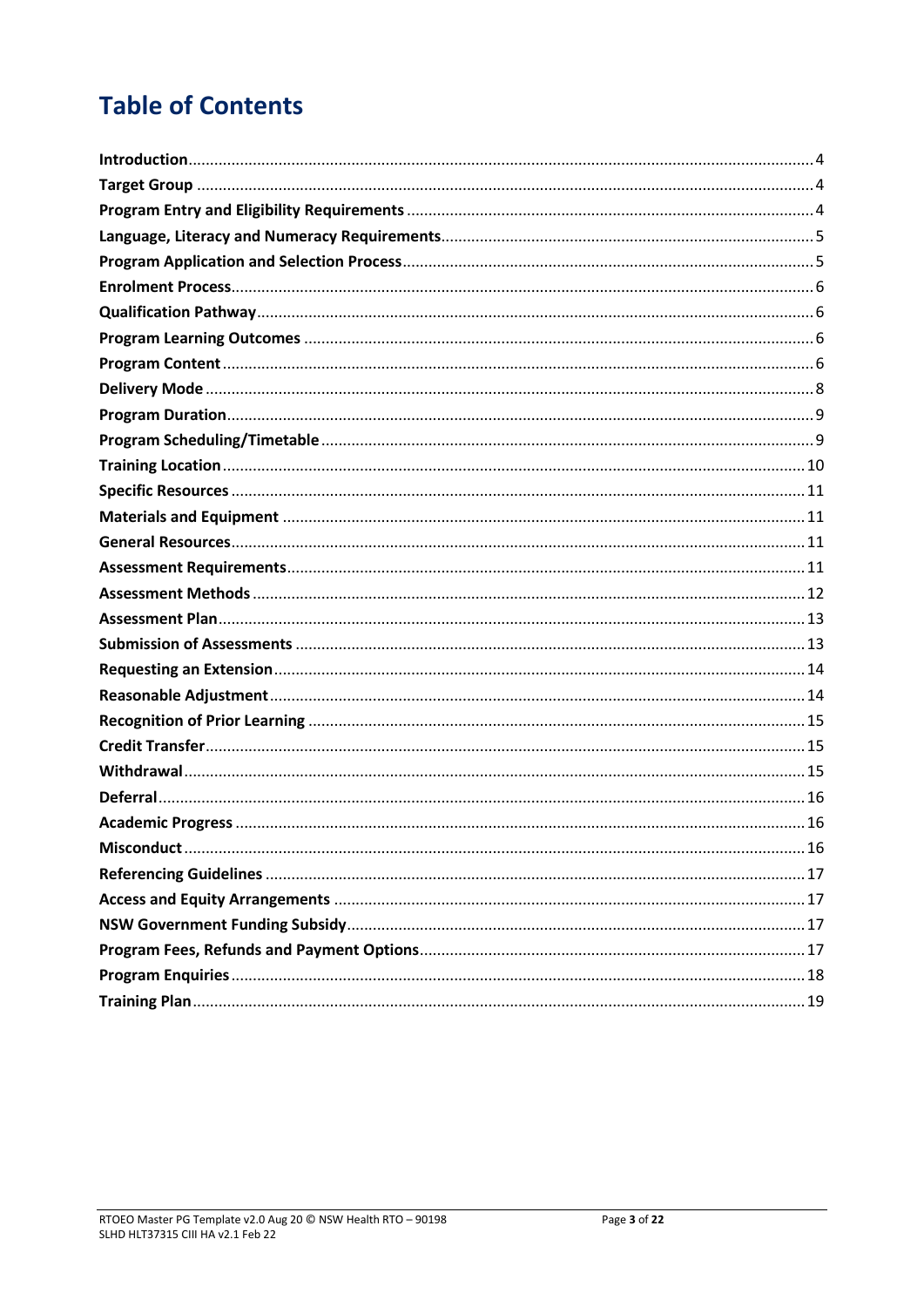#### <span id="page-3-0"></span>**Introduction**

NSW Health Registered Training Organisation (RTO) is registered with the Australian Skills Quality Authority to deliver Nationally Recognised Qualifications, Skill Sets, and Units of Competency. Its Registered Training Organisation Number is 90198. Sydney Local Health District (SLHD) is one of the delivery sites of the NSW Health RTO.

This qualification reflects the Administration Officers range of roles who apply knowledge, practical skills and experience whilst supporting nursing, medical and allied health professionals.

No licensing, legislative, or certification requirements apply to this unit at the time of publication.

For further information, prospective students should refer to the NSW Health RTO Students Handbook, which can be found by following this link:

[https://www.slhd.nsw.gov.au/services/rto/student\\_policies.html](https://www.slhd.nsw.gov.au/services/rto/students_policies.html)

# <span id="page-3-1"></span>**Target Group**

The HLT37315 Certificate III in Health Administration program is targeted at existing Administration Officers levels 2 and 3. This includes Clinical Support Officers, general Administration Officers who are working in a wide range of contexts within health.

Other aspiring staff who want to move to Administration roles are also encouraged to apply for this qualification.

Approvals from the workplace manager and the program coordinator are required for the aspiring staff to apply for this program. These students will be required to undertake additional work in the workplace to ensure they obtain the knowledge and skills required to meet the requirements of the program. Manager approvals and agreement are required to ensure these students have opportunity to practice and undertake the administration work.

#### <span id="page-3-2"></span>**Program Entry and Eligibility Requirements**

Students must meet the following course entry requirements:

- Ability to commit the required time to attend training and for independent study and assessment
- Must be nominated by your manager and have completed all pre-enrolment approvals and requirements before enrolment in the HLT37315 Certificate III in Health Administration.
- Complete the Expression of Interest (EOI) form, provided to you on enquiry, and submit it to the Program Coordinator with supporting documentation (listed below):
	- Manager's endorsement and signature
	- Supporting documents such as completed course transcripts

Upon receipt of EOI and supporting documentation, you will be required to undertake the Language, Literacy and Numeracy (LLN) testing through the LLN Robot website, as part of the recruitment process. This this test will take one hour. Your Program Coordinator will provide you with the relevant information in relation to the LLN process. You will need to use Google Chrome as the web engine. The results of the LLN assessment will assist your Program Coordinator in identifying any additional support you may require.

Students must achieve the LLN skill level adequate for this program. The LLN report outlines the skill levels for each student and recommendations for additional support if required.

All EOIs will be assessed, including the LNN results and a decision will be made by the Program Coordinators on the most suitable applicants. Successful applicants will be advised of acceptance in the course as soon as practicable after the EOI closing date.

Successful students must also have access to a computer to complete the assessment items.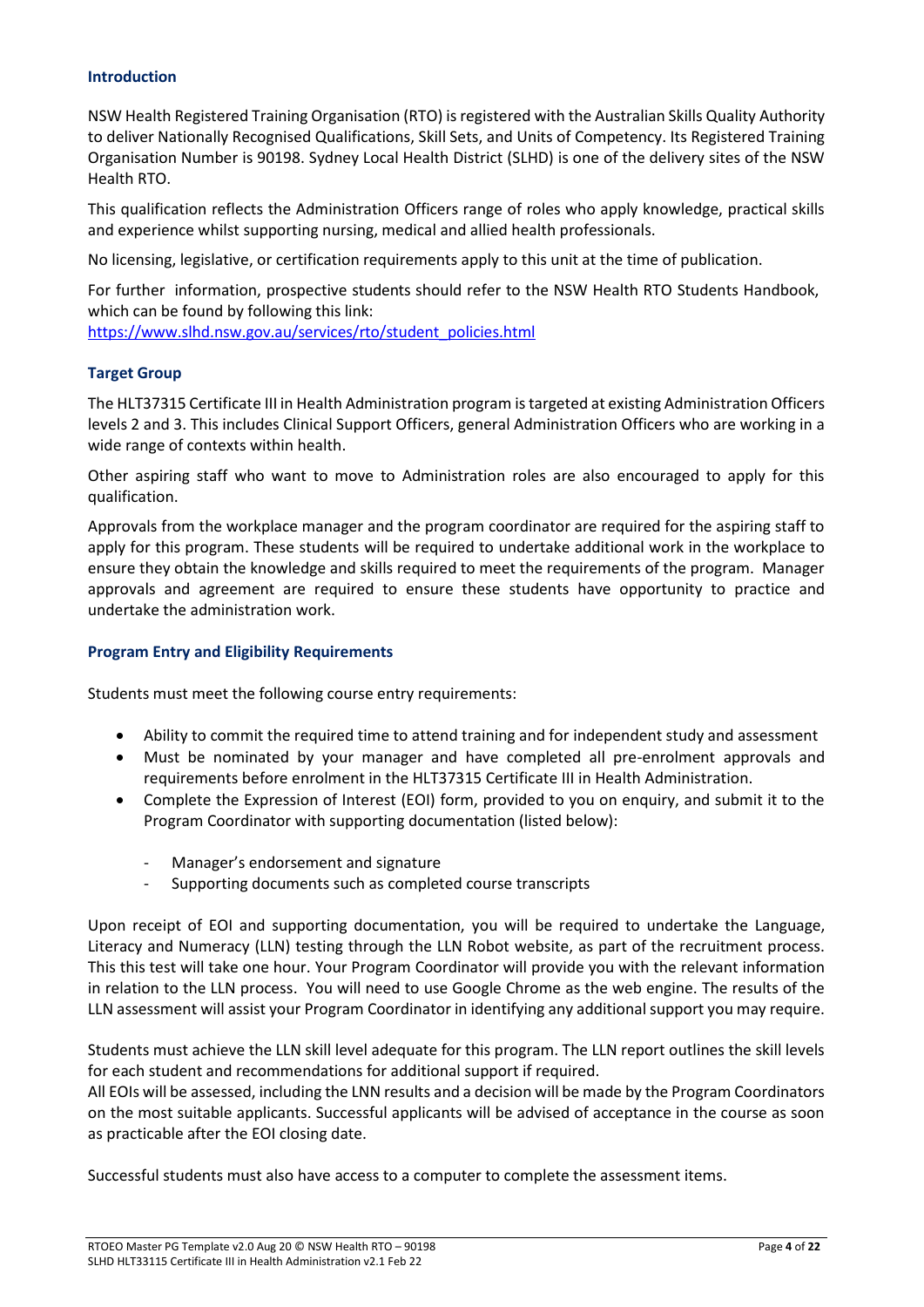#### <span id="page-4-0"></span>**Language, Literacy and Numeracy Requirements**

All NSW Health RTO programs require you to meet minimum English language levels before you enrol. To get the most from your Program, you should be able to read online material and textbooks, complete written assignments and conduct research independently. Your study will include online assessments, text-based discussions and collaboration.

Some programs require prospective student to complete an LLN assessment to determine if they have the required LLN skills to participate in the program. Where the students are deemed not to have the required level of LLN skills, NSW Health RTO will plan a program of support to enable the students to develop the required levels of skills prior to enrolling in the program or refer the students to an external provider to develop these skills.

#### <span id="page-4-1"></span>**Program Application and Selection Process**

Please refer to the Program Entry and Eligibility requirements section above.

The application process consists of completing the Expression of Interest (EOI) form which will include your supporting documentation as well as your manager's approval. You must be nominated by your manager and have completed all pre-enrolment approvals and requirements before enrolment in the HLT37315 Certificate III in Health Administration program.

The Expression of Interest (EOI) process closes on the 4<sup>th</sup> March 2022 and is available on the Education and Training Service (ETS) intranet page under Nationally Recognised Training / HLT37315 Certificate III in Health Administration.

Upon receipt of EOI and supporting documentation submission before the closing date of, you will then be enrolled in the LLN Robot website as part of the recruitment process. You will receive an email from the LLN Robot website requesting you complete an LLN assessment. This assessment will take up to one hour. You will need to use Google Chrome as the web engine. The results of the LLN assessment will assist your Program Coordinator in identifying any additional support you may require.

Successful applicants will be advised via email as soon as practicable after the EOI closing date and successful completion of the LLN online quiz. This email will include the following documents which must be returned to the program administrator within the designated timeframe:

- SLHD Acceptance of letter of offer
- SLHD Media and image consent form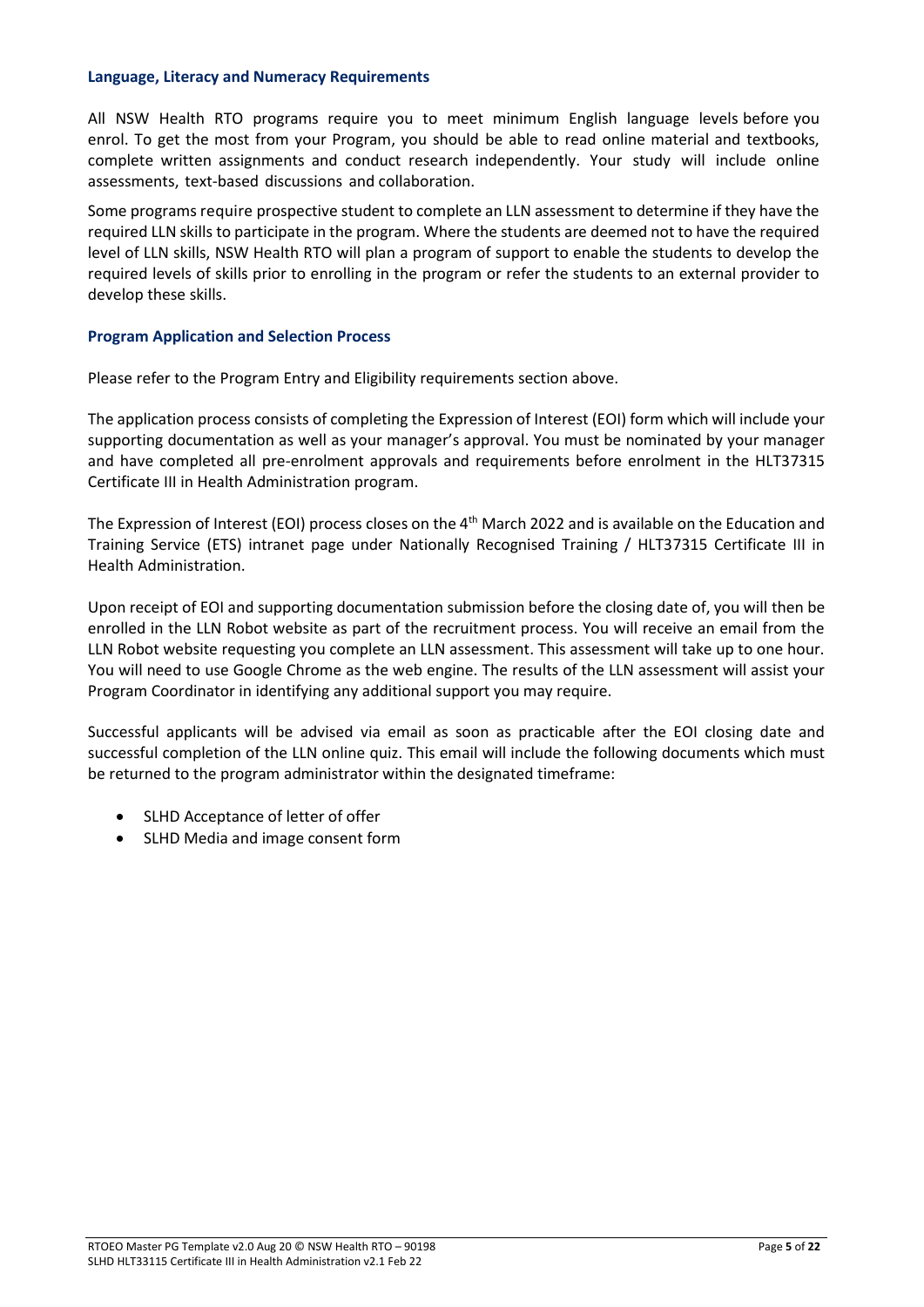# <span id="page-5-0"></span>**Enrolment Process**

Successful applicants will be required to complete the following NSW Health RTO enrolment requirements before program commencement:

- 1. Unique Students Identifier
- 2. AVETMISS
- 3. RTO Participant Declaration
- 4. RTO Enrolment Data Collection Form
- 5. Students support questionnaire
- 6. Any other related forms specific to the Program

The delivery site administration office will contact the successful applicants with guidelines on how to complete these requirements.

# <span id="page-5-1"></span>**Qualification Pathway**

The HLT37315 Certificate III in Health Administration is a nationally recognised qualification. Once completed, you can apply for recognition and credit transfer in other relevant qualifications, including higher level VET qualifications.

You may use this qualification as a pathway into Certificate IV in Business with a specialisation in Administration through NSW Health RTO or Certificate IV in Health Administration through other providers.

#### <span id="page-5-2"></span>**Program Learning Outcomes**

At the end of this program, you will have the knowledge and skills to:

- 1. Work effectively in a health setting with clients, staff, visitors and suppliers and others to meet established work requirements
- 2. Use effective communication and cooperation with persons of diverse cultures
- 3. Comply with infection control policies and procedures
- 4. Participate in WHS processes in the workplace, in order to ensure their own health and safety at work, as well as that of others in the workplace who may be affected by their actions
- 5. Understand and respond to instructions; to carry out routine tasks and communicate with a range of internal/external clients in a medical environment; and to use appropriate advanced medical terminology
- 6. Identify customer needs, deliver and monitor customer service and identify improvements in the provision of customer service
- 7. Respond effectively to behaviours of concern of people
- 8. Organise own work schedules, monitor and obtain feedback on work performance, and maintain required levels of competence
- 9. Support the organisation's continuous improvement systems and processes
- 10. Make a pro-active and positive contribution to workplace innovation
- 11. Plan, draft and finalise a basic document
- 12. Gather, organise and apply workplace information in the context of an organisation's work processes and knowledge management systems
- 13. Receive a request and to deliver the record or information about the record.

# <span id="page-5-3"></span>**Program Content**

To successfully attain this qualification, student must complete thirteen (13) units of competency that meet the packaging rules for this qualification. There are (5) core units that must be completed, and these are identified in the list below. In addition, eight (8) elective units (see below) must be completed.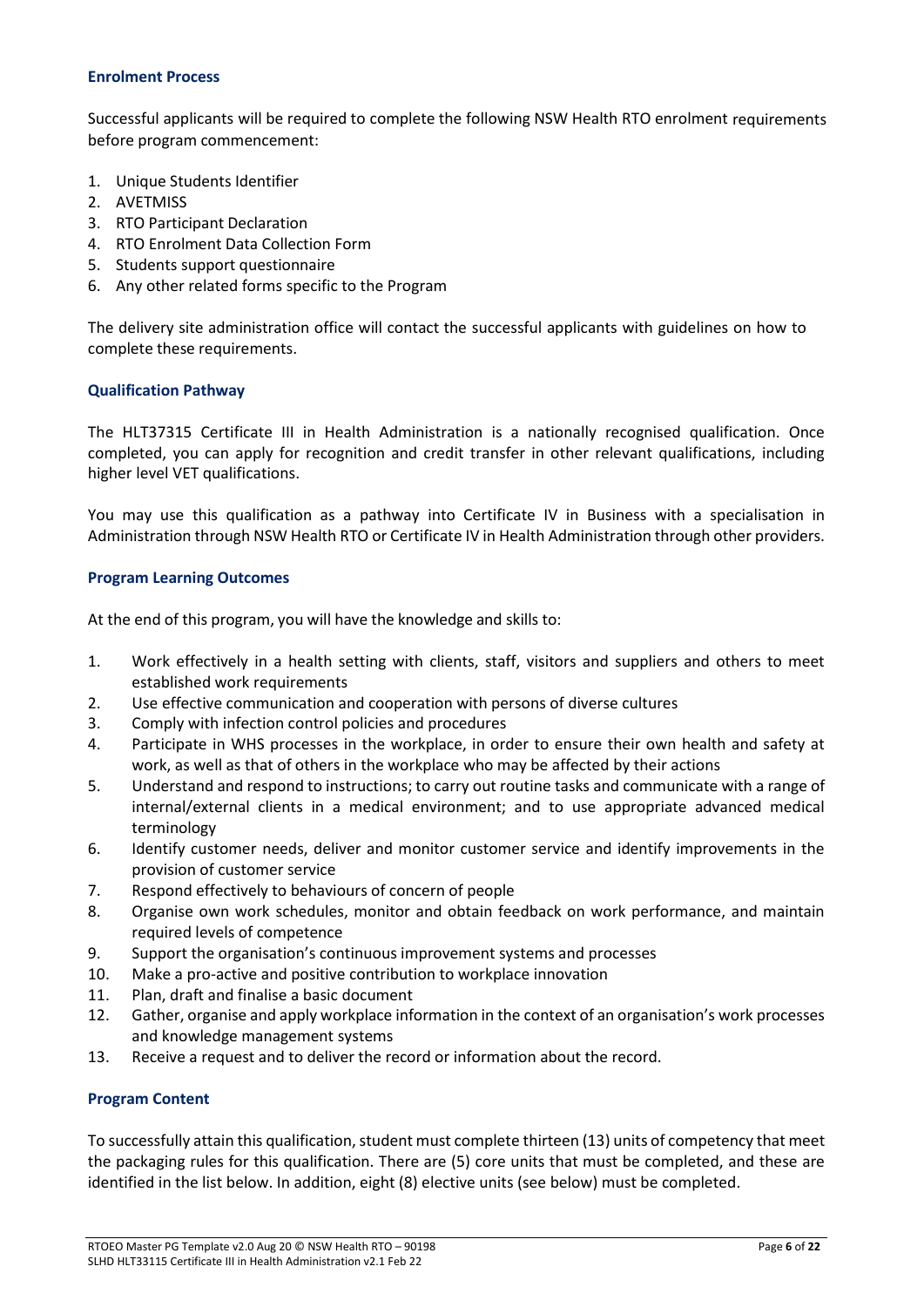(Electives selected are relevant to the health work environment and have all been chosen from the elective units as shown in the qualification in the Training Package [www.training.gov.au.](http://www.training.gov.au/))

| BSBMED301 | Interpret and apply medical terminology appropriately                                           | Core     |
|-----------|-------------------------------------------------------------------------------------------------|----------|
| CHCCOM005 | Communicate and work in health or community services                                            | Core     |
| CHCDIV001 | Work with diverse people                                                                        | Core     |
| HLTINF001 | Comply with infection prevention and control policies and procedures                            | Core     |
| HLTWHS001 | Participate in workplace health and safety                                                      | Core     |
| BSBPEF301 | Organise personal work priorities                                                               | Elective |
| BSBCUS301 | Deliver and monitor a service to customers                                                      | Elective |
| BSBFLM309 | Support continuous improvement systems and processes                                            | Elective |
| BSBINM301 | Organise workplace information                                                                  | Elective |
| BSBINN201 | Contribute to workplace innovation                                                              | Elective |
| BSBRKG303 | Retrieve information from records                                                               | Elective |
| BSBWRT311 | Write simple documents                                                                          | Elective |
| BSBMED305 | Apply the principles of confidentiality, privacy and security within the<br>medical environment | Elective |

If you have completed any of these programs previously through NSW Health or another RTO, please contact the Program Coordinators to establish whether you are eligible to apply for credit transfer or recognition of prior learning.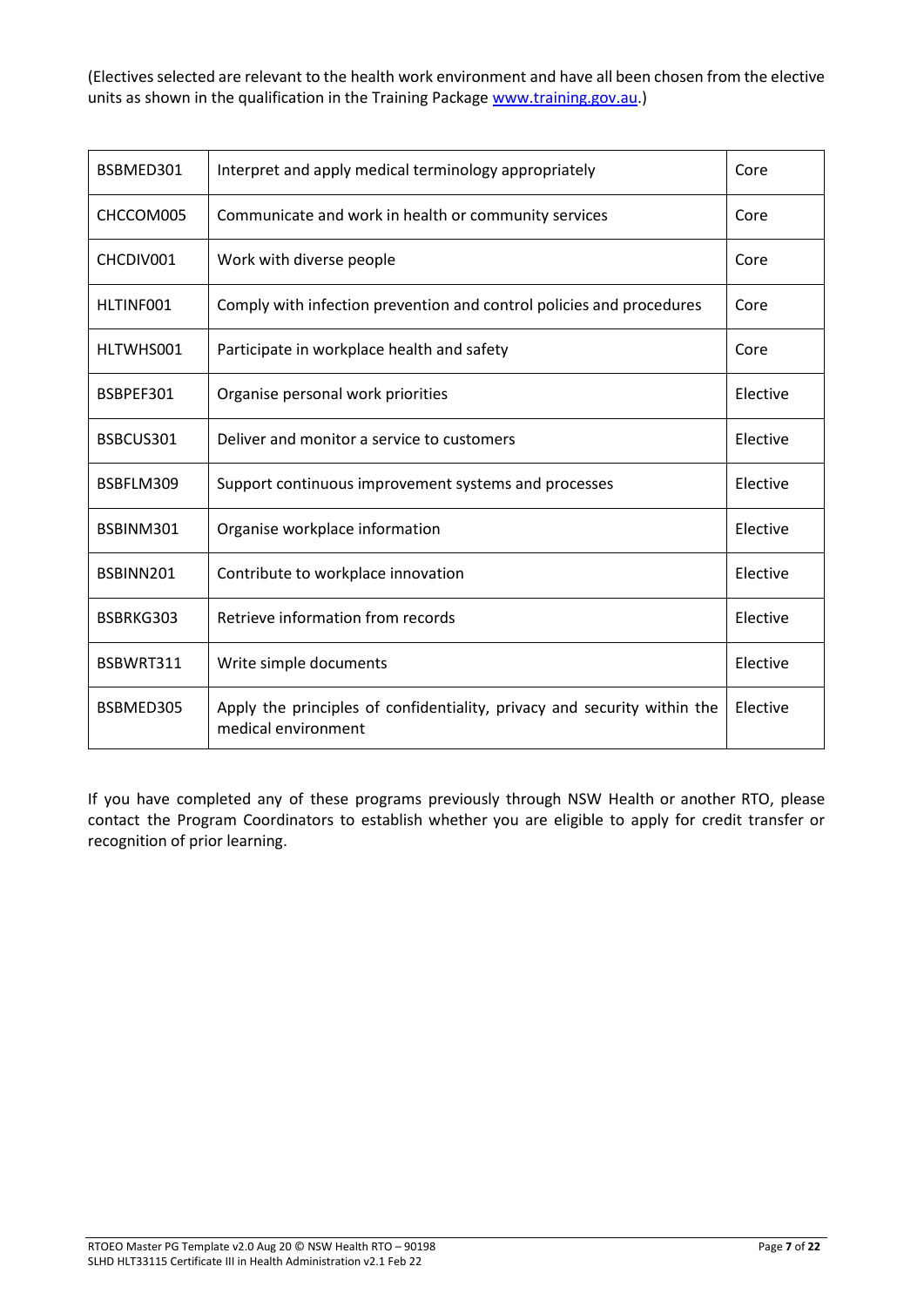# **Program Structure**

This program will be conducted over ten (10) month period, during which, students will attend twelve (12) full day sessions.

Due to COVID 10 Additional time may be provided to students, based on individual cases, to complete any outstanding assessments.

Refer to the Program Scheduling/Timetable below for program dates.

• The face-to-face sessions are facilitated by the Program Coordinator and include presentations from industry experts. Student are required to attend all the face-to-face sessions outlined in Program Scheduling/Timetable in the delivery mode section.

These sessions are designed to enhance students' knowledge and skills in relation to the units of competency covered under this qualification. They will be conducted at Rozelle Campus.

- The majority of the UOCs will be delivered individually.
- UOCs BSBFLM309 Support continuous improvement systems and processes / BSBINN201 Contribute to workplace innovation will be clustered as well as BSBINM301 Organise workplace information / BSBRKG303 Retrieve information from records.
- Coaching, simulation and workplace observations and assessments will also be undertaken as part of this program.
- Student must undertake 13 units of competency (subjects). Each unit of competence has a Students Assessment Workbook (SAW). These workbooks are available on the online Students Management platform called Moodle. All students will be provided access to this platform.

Student are given opportunity to commence these workbooks during the face-to-face classes. Completion of these workbooks' forms part of the assessment for the qualification. Student will be required to complete these workbooks outside of class time as self-directed learning.

- The simulation practice is incorporated into the theory component. It provides the opportunity for student to practise newly learned skills in a safe learning environment under supervision, such as Hand Hygiene, WHS, Manual Handling, undertaking risk assessments.
- Students are also expected to undertake approximately 6.5 hours per week on assessment activities / online learning / pre reading / accessing materials and self-paced study.
- Students will also be required to complete assessment workbooks out of sessions that will assist them in providing evidence of competence. There is also a requirement that they will have to complete tasks back in their workplace to ensure they apply the competencies to their work role.

# <span id="page-7-0"></span>**Delivery Mode**

This qualification is delivered through a combination of Internal and Work-based delivery. **Please note:** During COVID19 restrictions, some education sessions will be delivered online through a Moodle platform which is a secure, private videoconferencing solution. You will be provided with detailed information prior to each session.

- **Internal delivery** includes:
	- Classroom-based training even when the training is delivered using video or internet links in real time
	- Simulation for some of the UOCs prior to undertaking workplace observations and assessments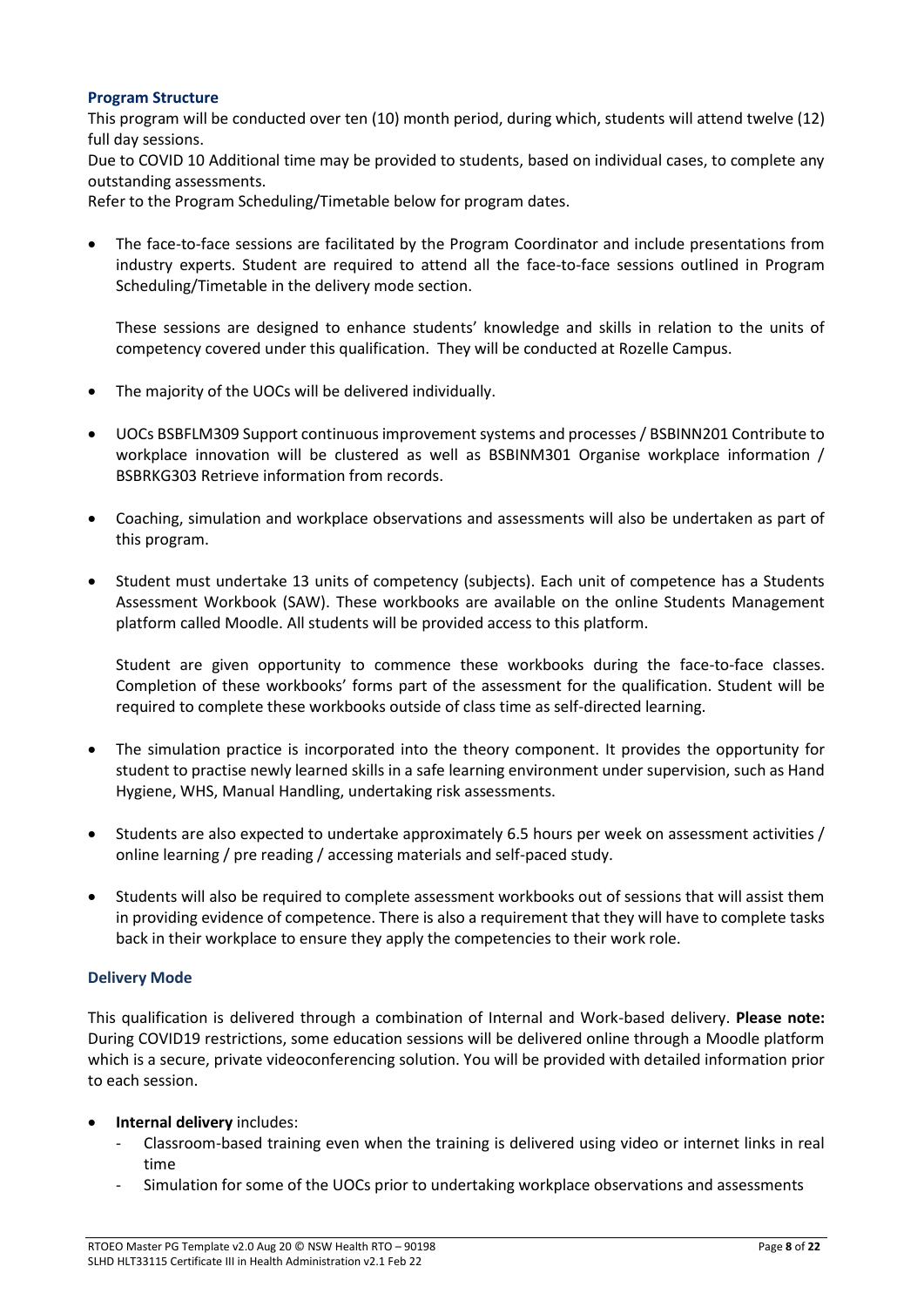- Informal coaching sessions are provided to students on request, when required and throughout the duration of the course.
- Online forums and chats
- **Workplace-based** includes:
	- Prescribed activities as part of the program, e.g., conducting a WHS risk assessment, Hand Hygiene, cleaning a desk area.

# <span id="page-8-0"></span>**Program Duration**

This program is delivered over ten (10) month period. The program consists of theory and practice Refer to the timetable in the Delivery Mode Section.

**PLEASE NOTE:** During COVID-19 restrictions, some face-to-face education sessions will be delivered online through a virtual platform using Zoom which is a secure, private videoconferencing solution.

Student will:

- **Attend:**
	- Attend twelve (12) face to face study days and will last approximately 4-8 hours. Please refer to the Program Scheduling/timetable below.
	- The simulation practice is incorporated into the theory component. It provides the opportunity for student to practise newly learned skills in a safe learning environment under supervision.
	- Students are also expected to undertake approximately 6.5 hours per week on assessment activities / online learning / pre-reading / accessing materials and self-paced study.
- **Undertake:** 
	- Workplace activities:
	- They will also be required to complete assessment workbooks out of sessions that will assist them in providing evidence of competence. There is also a requirement that they will have to complete tasks back in their workplace to ensure they apply the competencies to their work role.
- Complete and submit all assessment requirements by the due dates.

# <span id="page-8-1"></span>**Program Scheduling/Timetable**

Program dates are in the table below with the associated unit of competency.

| <b>Sessions</b> | Date       | <b>Content</b>                                                                                                 |
|-----------------|------------|----------------------------------------------------------------------------------------------------------------|
| $\mathbf{1}$    | 18/03/2022 | Literacy Learning & Numeracy Assessment                                                                        |
|                 |            | <b>ESP Introduction</b>                                                                                        |
| 2               | 25/03/2022 | HLTINF001 Comply with infection control policies & procedures                                                  |
| 3               | 08/04/2022 | BSBPEF301 Organise personal work priorities                                                                    |
| 4               | 22/04/2022 | <b>BSBWRT311 Write simple documents</b><br>BSBCUS301 Deliver and monitor a service to customers                |
|                 |            |                                                                                                                |
| 5               | 06/05/2022 | BSBFLM309 Support continuous improvement systems and processes<br>BSBINN201 Contribute to workplace innovation |
| 6               | 10/06/2022 | BSBMED301 Interpret & apply medical terminology appropriately                                                  |
| $\overline{7}$  | 08/07/2022 | BSBMED301 Interpret & apply medical terminology appropriately                                                  |
| 8               | 05/08/2022 | BSBMED301 Interpret & apply medical terminology appropriately exam                                             |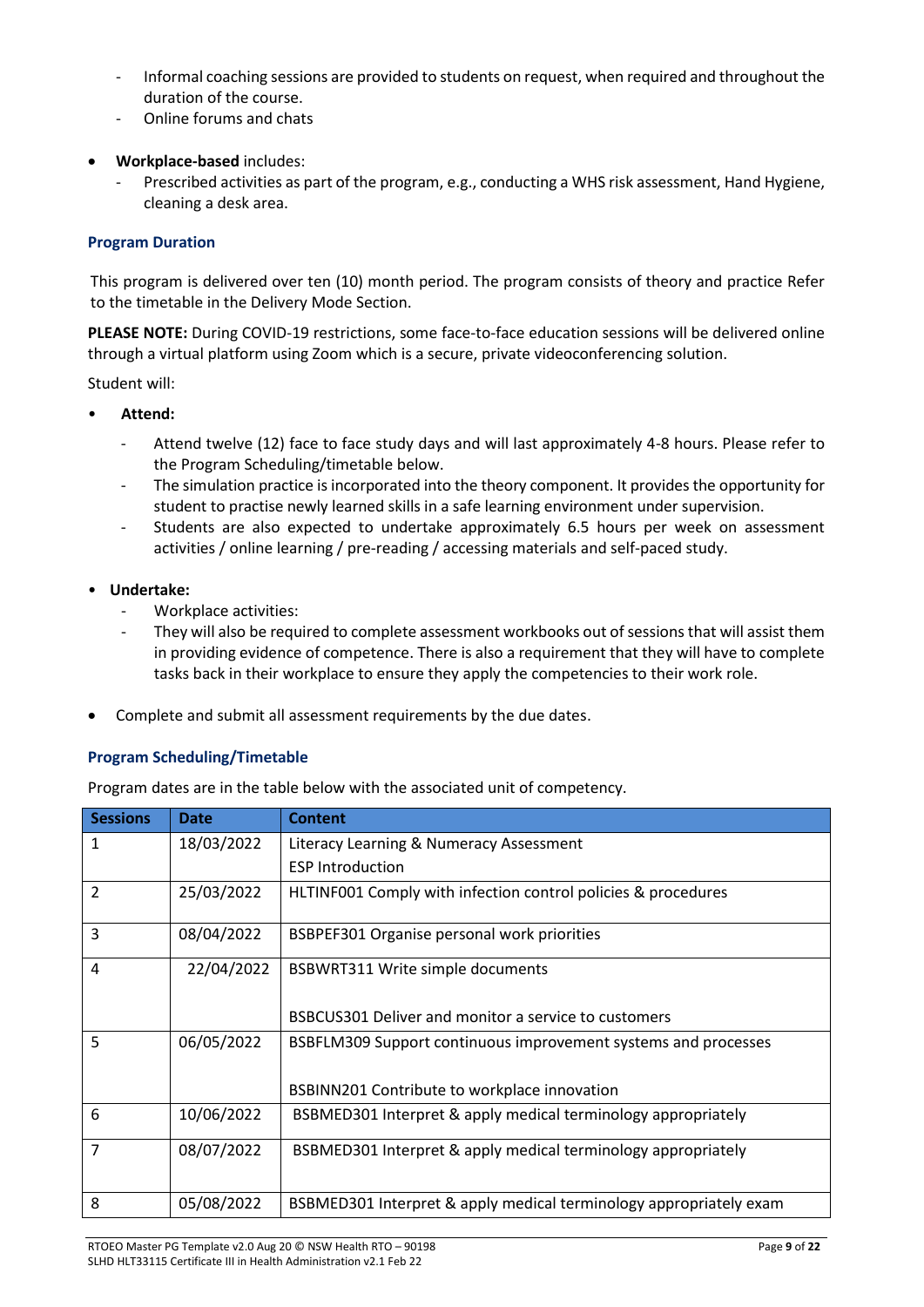|    |            | CHCCOM005 Communicate and work in health or community services          |
|----|------------|-------------------------------------------------------------------------|
| q  | 19/08/2022 | BSBMED305 Apply the principles of confidentiality, privacy and security |
|    |            | within the medical environment                                          |
| 10 | 02/09/2022 | <b>BSBINM301 Organise Workplace Information</b>                         |
|    |            |                                                                         |
|    |            | <b>BSBRKG303 Retrieve information from records</b>                      |
| 11 | 07/10/2022 | CHCDIV001 Work with Diverse People                                      |
| 12 | 04/11/2022 | HLTWHS001 Participate in workplace health & safety                      |

Please consult with the Program Coordinator for any clarification. Additional catch up / coaching / feedback sessions are planned throughout the program. The dates and times at Rozelle Campus are in the table above.

# <span id="page-9-0"></span>**Training Location**

The venue for the half and full study days will be in Auditorium or training room, Centre for Education & Workforce Development, Building 301, Entrance Gate A, Rozelle Hospital Grounds Balmain Rd (opposite Cecily Street), LILYFIELD, NSW 2039.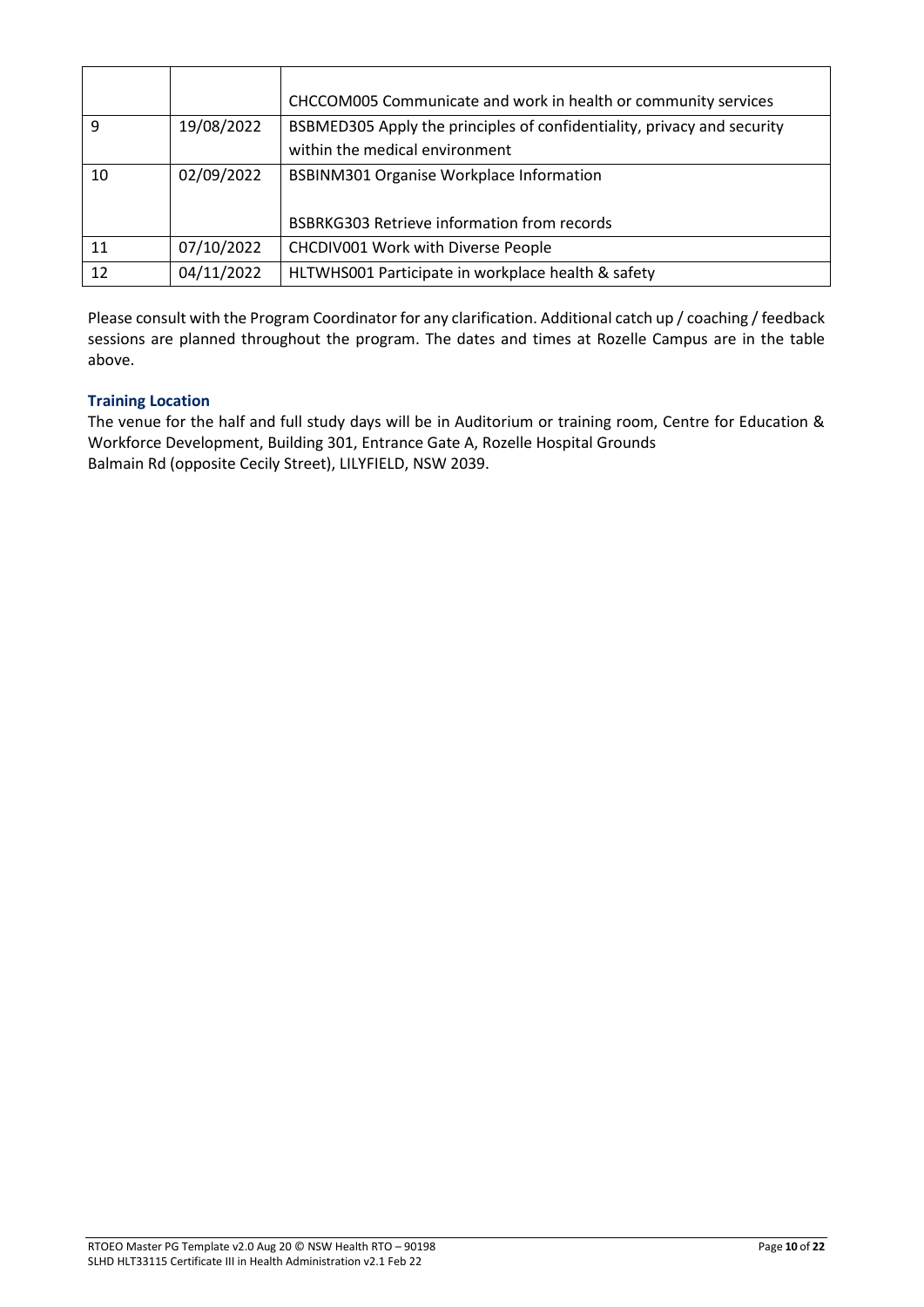# <span id="page-10-0"></span>**Specific Resources**

Each student will receive the following resources that are required to assist them in the completion of the Qualification.

- Students Assessment Workbooks You will be provided with an electronic version of the students' assessment workbooks at the commencement of the program
- Students Resource Manuals You will be provided with an electronic version of the students' resource manuals at the commencement of the program
- Lecture material resources that are used in the face-to-face sessions
- A Nurses Dictionary
- SLHD students ID Photo

# <span id="page-10-1"></span>**Materials and Equipment**

Students will receive a Learner Resource Manual at the commencement of each UOC. This Learner Resource Manual will contain most of the information needed to complete that unit.

SLHD will ensure that students have access to the required physical workplace facilities and equipment including:

- Training rooms, student study rooms, etc.
- Access to Clinical Simulation Centres and Laboratories
- Access to Managers and Supervisors to provide opportunities for skill and knowledge development and application
- Computers and up to date software
- Access to the internet and libraries
- Television and DVD recorder

# <span id="page-10-2"></span>**General Resources**

Students will need to purchase the following resources:

- Stationary items such as a pens and notebooks or appropriate technological devices such as a laptop or table to take notes during face-to-face session.
- Students are able to loan laptops from delivery site on request.

# <span id="page-10-3"></span>**Assessment Requirements**

In order to be awarded this qualification, you must successfully complete all the assessment requirements for the thirteen (13) units of competency as outlined in the program content and timetable. Each of the assessment tasks sets out the requirements to be deemed competent. You will be provided with a Students Assessment Workbook for each unit of competency. These workbooks contain detailed information relating to the assessment requirements and outline the tasks which require completion.

The assessment plan shows the units of competency included in the qualification you are undertaking, as well as the required assessment tasks for each unit. If you are deemed 'not yet competent' in any of the assessment tasks, you will be provided with a further opportunity to complete the assessment at a time discussed with your assessor. If you do not pass the assessment a second time, you may be required to participate in further training.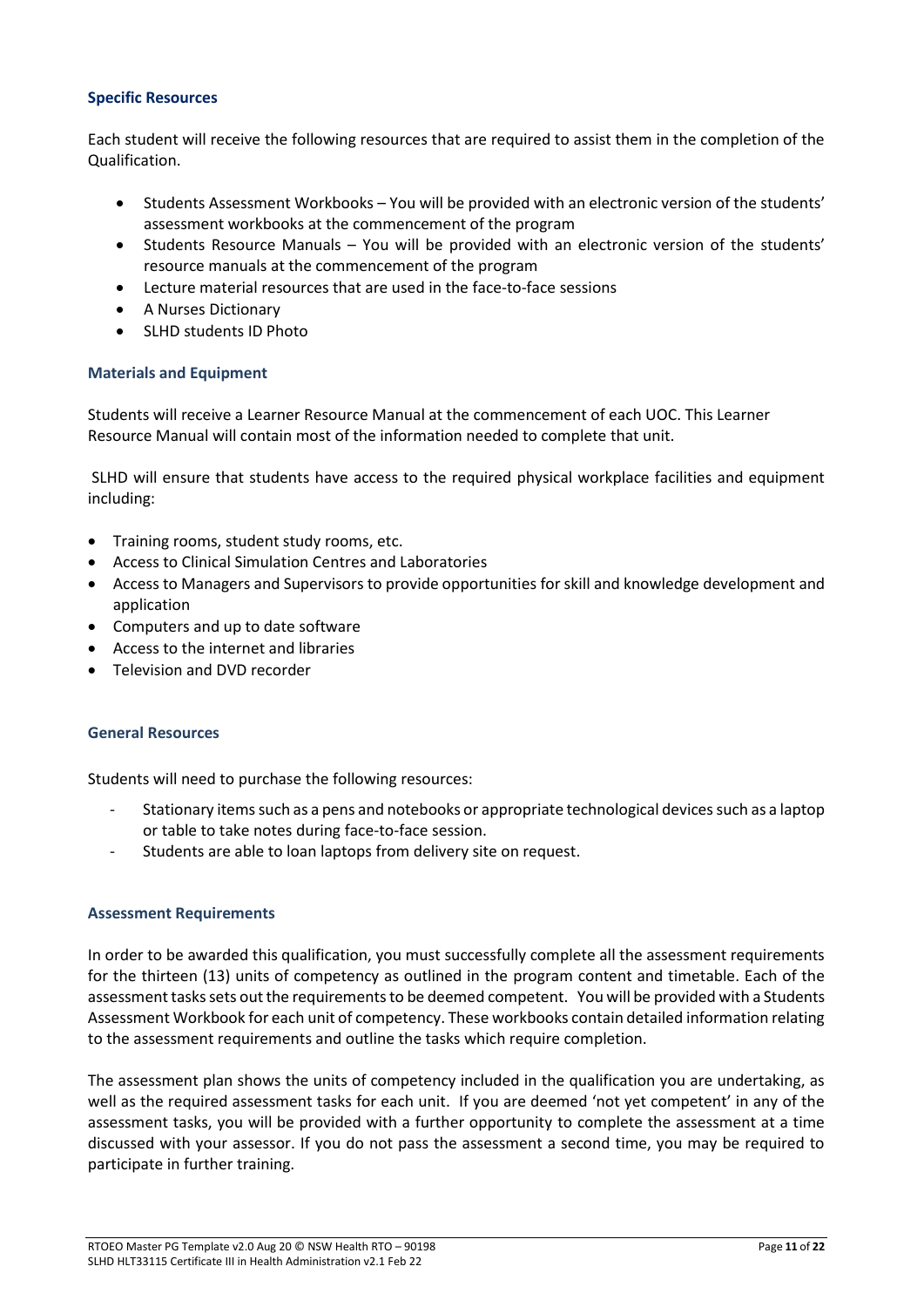Student may choose to exit before completion of a full qualification. However, to receive a Statement of Attainment, student must complete all assessment requirements for each UOC.

# <span id="page-11-0"></span>**Assessment Methods**

The following assessment methods have been adopted for the program:

- Written Questions (activities, oral questions, short answer questions, scenarios, role plays, case studies)
- **Simulation**
- Observation in the workplace
- Written reports
- Written examinations
- Workplace assessment

# **Competency-based Assessment**

Student will work to develop the skills, knowledge and experience described in each UOC in order to meet industry standards. You will be progressively assessed in individual UOC.

# **Late Submission of Work**

If you need to submit an assessment after the due date you should contact the Program Coordinator. Reasonable explanations concerning delay should be given before the date the assessment is due.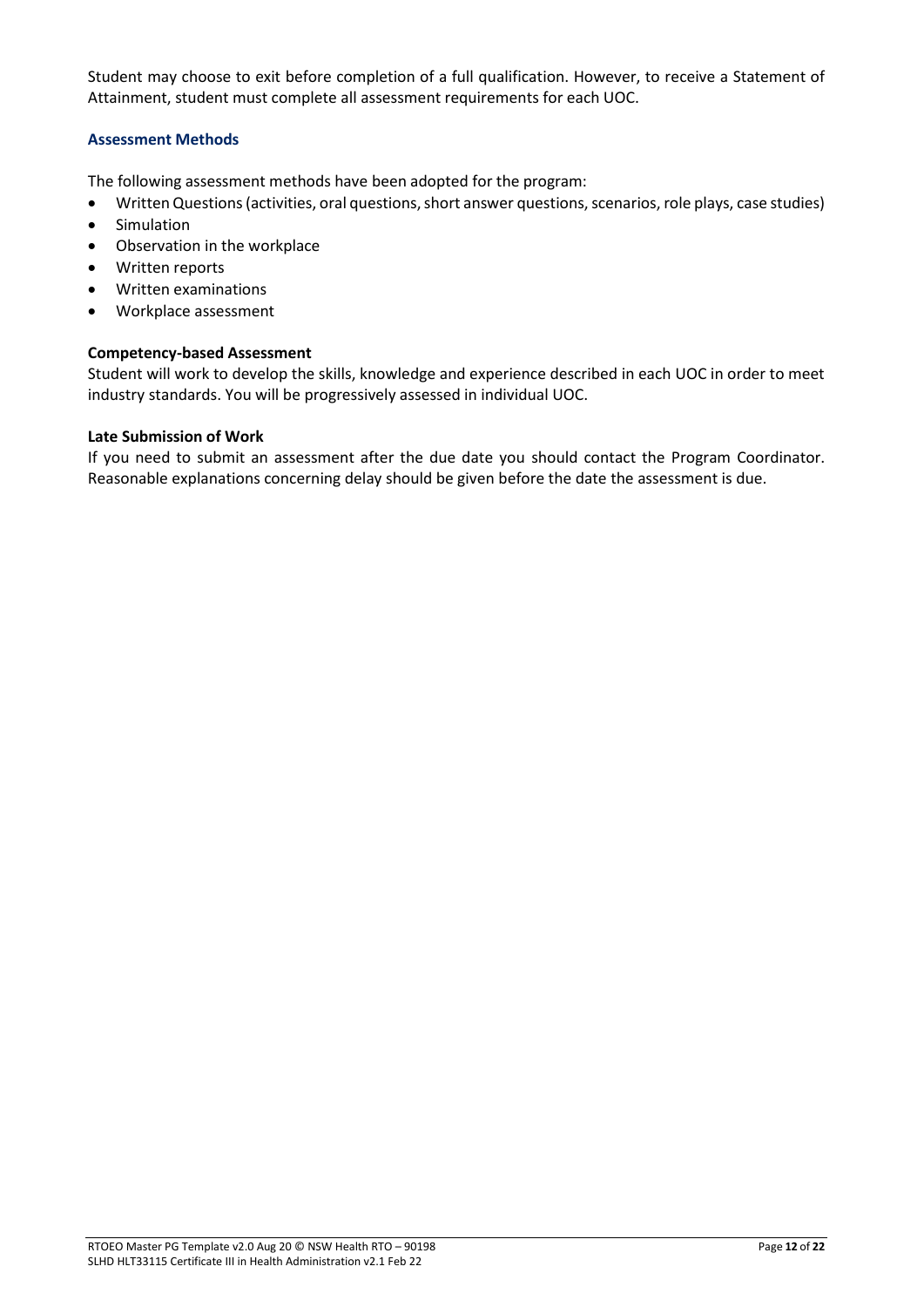#### <span id="page-12-0"></span>**Assessment Plan**

| <b>Units of Competency</b>                                                                                     | <b>Assessment Due Date</b>                   |
|----------------------------------------------------------------------------------------------------------------|----------------------------------------------|
| HLTINF001 Comply with infection prevention and control policies and procedures                                 | Theory: 25/03/2022<br>Practical: 11/04/2022  |
| BSBPEF301 Organise personal work priorities                                                                    | 29/04/2022                                   |
| BSBWRT311 Write simple documents                                                                               | 20/06/2022                                   |
| BSBCUS301 Deliver and monitor a service to customers                                                           | 30/06/2022                                   |
| BSBFLM309 Support continuous improvement systems and processes<br>BSBINN201 Contribute to workplace innovation | 28/07/2022                                   |
| BSBMED301 Interpret and apply medical terminology appropriately                                                | Exam: 05/08/2022<br>ESP activity: 30/08/2022 |
| CHCCOM005 Communicate and work in health or community services                                                 | 02/09/2022                                   |
| BSBMED305 Apply the principles of confidentiality, privacy and security within the<br>medical environment      | 16/09/2022                                   |
| BSBINM301 Organise workplace information<br>BSBRKG303 Retrieve information from records                        | 10/10/2022                                   |
| CHCDIV001 Work with diverse people                                                                             | 04/11/2022                                   |
| HLTWHS001 Participate in workplace health and safety                                                           | 04/12/2022                                   |

**NB.** Date of submission may be subject to change. Please confirm with the Program Coordinator.

# <span id="page-12-1"></span>**Submission of Assessments**

Student have a maximum of **three (3) assessment** attempts for each UOC – initial submission and two resubmissions.

If you are unable to complete the assessment tasks by the due date, you must contact the program coordinator, prior to the due date, to negotiate a date for submitting the work and discuss any support needs.

The Academic Progress Procedure will be triggered and your Manager notified if you:

Fail to submit your assessment on time, without prior approval.

The submission of workbook assessments occurs on-line. Student will receive instruction on how to use the on-line system. Student who are unable to access a computer should speak with the Program Coordinator.

All assessment items must be submitted by the due date. If you are unable to compete the assessment tasks by the due date, you must contact the program coordinator prior to the due date, to negotiate a date for submitting the work. Reasonable adjustments will be made to ensure you are able to submit the assessments on time.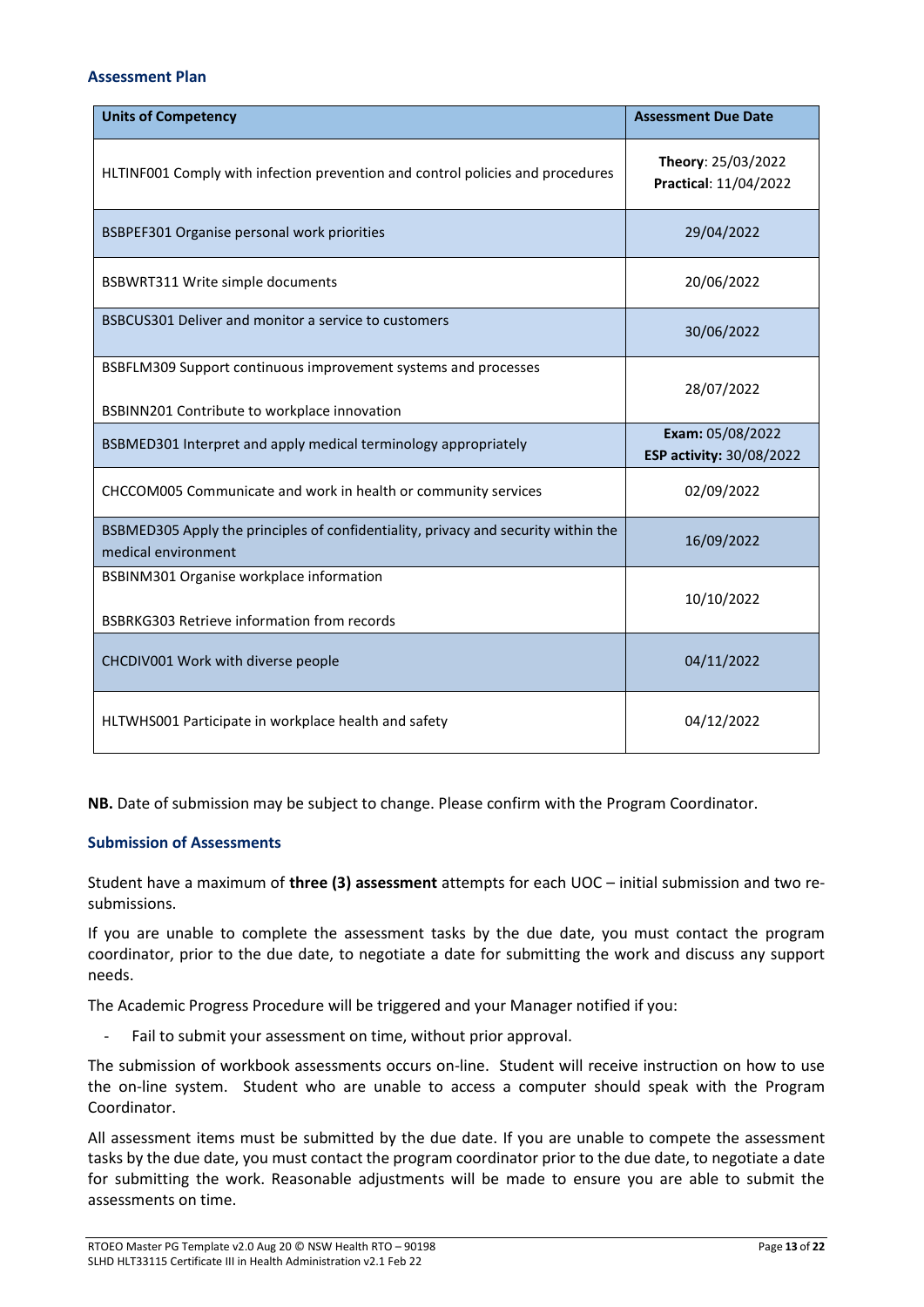# **Resubmission**

If an assessment task is marked 'not satisfactory' (NS), the assessment will be returned with appropriate comments from the marker as to what is required for resubmission. The students has 1 week to resubmit.

A NS result on the second attempt will prompt a discussion on any areas of learning deficit, and remedial action to be taken to ensure competence can be achieved. A record will be kept of this discussion, in case of further action.

A NS result on the third attempt may prompt the enactment of the Students Progression Pathway for any students who is at risk of not achieving competency.

#### <span id="page-13-0"></span>**Requesting an Extension**

An extension is a request for additional time to complete program requirements including assessments, clinical placements (if appropriate) and clinical simulation, etc. **To be granted an extension you must apply in writing via email to your Program Coordinator prior to the due dates** (except for circumstances that prevent you from doing so). You must include the following information in your request:

- Reasons and where possible supporting evidence for your inability to complete the Program requirements within the original due dates
- New extended due dates that you believe will be sufficient to complete the Program.

Only extenuating circumstances will be considered for extension. You may be provided with up to three (3) extensions of time **throughout a full Program**. The Program coordinator will assess the request taking into consideration the implications for your progression and timely completion of your Program. Extensions will only be granted on a case by case basis.

#### <span id="page-13-1"></span>**Reasonable Adjustment**

Reasonable adjustment means a modification made to the learning environment, training or assessment methods used to enable student with a specific identified need, such as disability, learning difficulty, etc. to access and participate in training on the same basis as those without a disability. The adjustment must be 'reasonable' in that it must not impose unjustifiable hardship on the person or the NSW Health RTO and must not compromise the integrity of the assessment.

Examples of reasonable adjustment could include: providing support to individual student, assistive technology, modifying the assessment process or the format of materials, or adjusting the physical environment.

Make sure you discuss your assessment needs with your Program Coordinator/assessor prior to the assessment.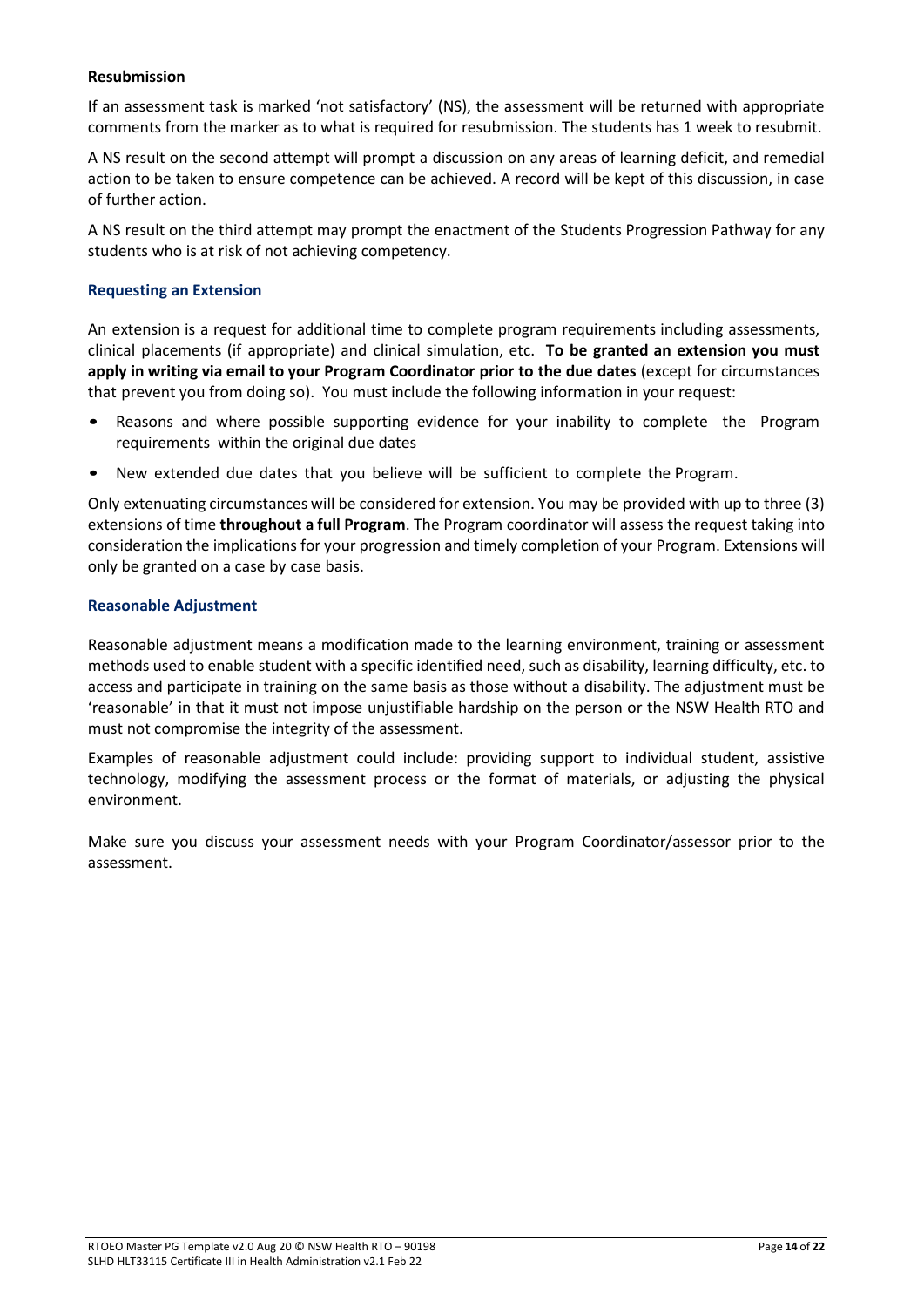# <span id="page-14-0"></span>**Recognition of Prior Learning**

Recognition of Prior Learning (RPL) is an assessment process that allows experienced individuals to gain a qualification or SOA by producing evidence of what they already know, can do, or have done.

Applicants interested in claiming recognition for one or more units of competence within this Program should contact the Program Coordinator to discuss eligibility and process requirements.

# <span id="page-14-1"></span>**Credit Transfer**

Credit Transfer will be granted for any qualification and/or unit(s) of competency (UOCs) that you have previously attained from other RTOs and which directly match or are deemed equivalent to UOCs within the Program you have enrolled in.

If the UOCs applied for were granted some time ago, it may be necessary to show that your knowledge is still current.

To apply for credit transfer, or to find out more, contact your Program Coordinator prior to, on enrolment or during the Program delivery, to discuss arrangements. NOTE:

• Gap training/assessment may be required when any credit is granted for upgraded UOCs.

# **Exit Pathway**

Student who complete all requirements of the HLT37315 Certificate III in Health Administration qualification will be awarded the full certificate.

Student who choose to exit before completing a full qualification will only be granted a Statement of Attainment for unit(s) of competency (UOCs) completed and marked competent. This is called partial completion.

A Statement of Attainment will not be issued if all requirements for at least one UOC are not met.

# <span id="page-14-2"></span>**Withdrawal**

Student who wish to withdraw, must discuss this with the Program Coordinators prior to withdrawing from the Program. In exceptional cases, after discussion with the Program Coordinator, the option to defer may be granted.

Student must also complete an **APPLICATION to Withdraw.** The form must be signed and returned to your Program Coordinator or your Delivery Site Administration Office.

Withdrawn student may be able to enrol in subsequent Program, should they become available. The reasons for the withdrawal will be considered in any decision to accept the students into a later Program.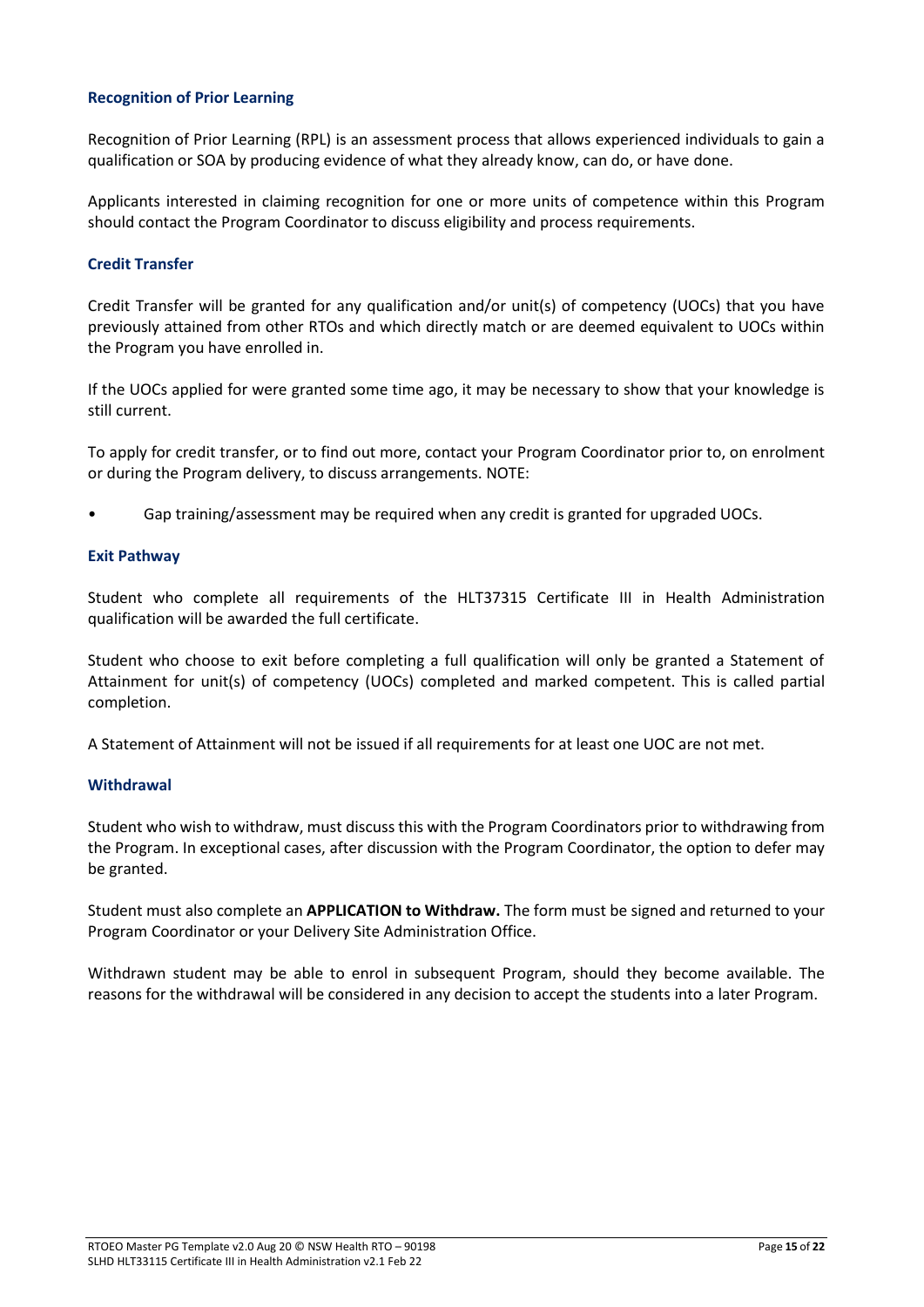# <span id="page-15-0"></span>**Deferral**

A deferral is a request to delay the continuance of your training without jeopardising your enrolment including subsidised training under Smart and Skilled. A deferral, if approved, will be allowed up to a maximum of 12 months.

Deferral will only be granted in exceptional circumstances and will only be granted where a students has shown that they have, until their request for deferral, fully committed to the Program. Commitment can be shown by a history of on time assessment submission, or appropriate negotiation of extensions in a timely manner.

Deferral will not be granted for student who have participated in training and/or attended class but have not handed in any assessments. It is not granted as a mechanism for delaying Assessment submission.

NSW Health RTO cannot guarantee that your program will still be available at your delivery site when you are ready to return to your studies.

You must return to study by the deferral end date. Failure to do so will result in you being automatically withdrawn from the Program.

To be granted a deferral you must apply in writing via email to your Program Coordinator by completing the **Application to Defer Studies.** You must include the following information in your request:

- Reasons and where possible supporting evidence for the deferral
- Propose new program dates

# <span id="page-15-1"></span>**Academic Progress**

All student enrolled in NSW Health RTO Programs are required to meet academic progress requirements as specified in the NSW Health RTO Students Handbook and any additional requirements outlined in this Program Guide.

# <span id="page-15-2"></span>**Misconduct**

All NSW Health RTO staff and student are bound by the NSW Health Code of Conduct. Misconduct is any action or attempted action that may result in creating an unfair academic advantage for oneself or an unfair academic advantage or disadvantage for any other member or members of the academic community. Examples include, but not limited to, cheating, collusion, plagiarism.

NSW Health RTO has no tolerance for academic misconduct. These actions are not permitted and will be penalised. Substantial misconduct will result in dismissal.

NSW Health RTO Students Handbook provide further details on Academic Misconduct. All student should become familiar with this.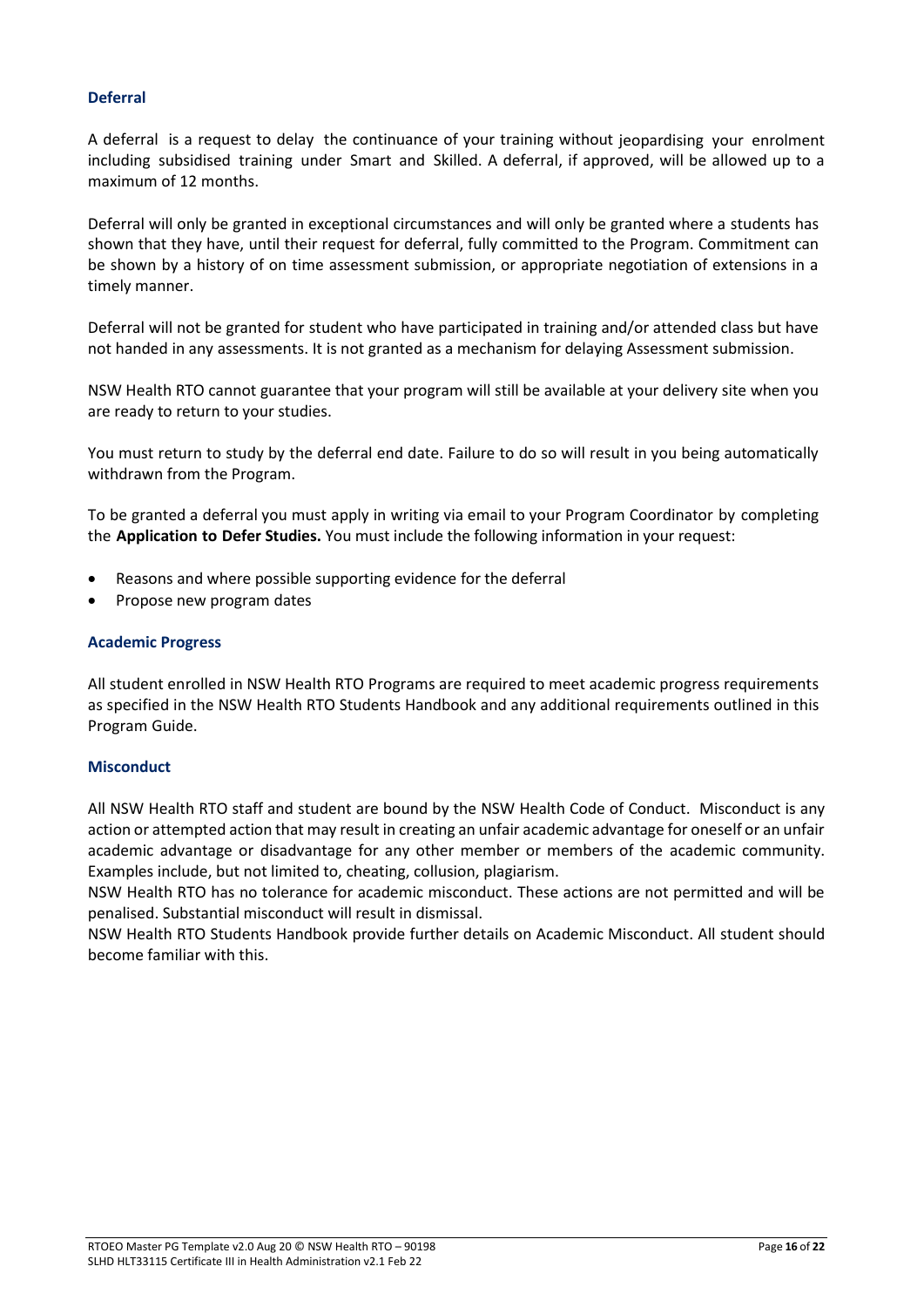# <span id="page-16-0"></span>**Referencing Guidelines**

<span id="page-16-1"></span>Instructions for specific referencing style will be provided by the Program Coordinator.

# **Access and Equity Arrangements**

The needs of student are identified upon enrolment in their chosen Program of study. During training you may decide that you need additional support or your Trainer/Assessor may identify that you might benefit from additional support.

NSW Health RTO is committed to ensuring that all its student are supported to successfully complete their Program. If you believe you require additional support, please do not hesitate to discuss this with your Trainer/Assessor or Program Coordinator.

Information on the students' support needs is gathered through one or more of the following methods:

- Information provided by the students on the application and/or enrolment forms.
- Completion of a formal language, literacy and numeracy skills test and assessment of the results to determine level of students and therefore suitability for Program.
- Discussion with the students during their Program orientation.
- Gathering information about each student' prior formal and informal learning and encouraging them to seek recognition for this through the RPL process.

# <span id="page-16-2"></span>**NSW Government Funding Subsidy**

Places in this Program **may** be subsidised by the NSW Government. If you are successful in receiving a subsidised place you will be notified by the delivery site administration office. You will be provided with:

- Appropriate information about the Consent Forms and Declarations that need to be signed
- Information about fees and refunds, and
- Any additional information.

You will need to provide identification such as a Drivers Licence or Passport.

Smart and Skilled Students fees for SLHD

For more information regarding government subsidy please contact your Program Coordinator.

For further information on Smart and Skilled, refer to [www.smartandskilled.nsw.gov.au](http://www.smartandskilled.nsw.gov.au/)

# <span id="page-16-3"></span>**Program Fees, Refunds and Payment Options**

All Smart and Skilled Funded student may be required to pay a Students Contribution Fee. Student will be informed of that fee on confirmation of their Smart and Skilled place. NSW Health may choose to pay this contribution on the students' behalf. Student will be advised of this on confirmation of their place.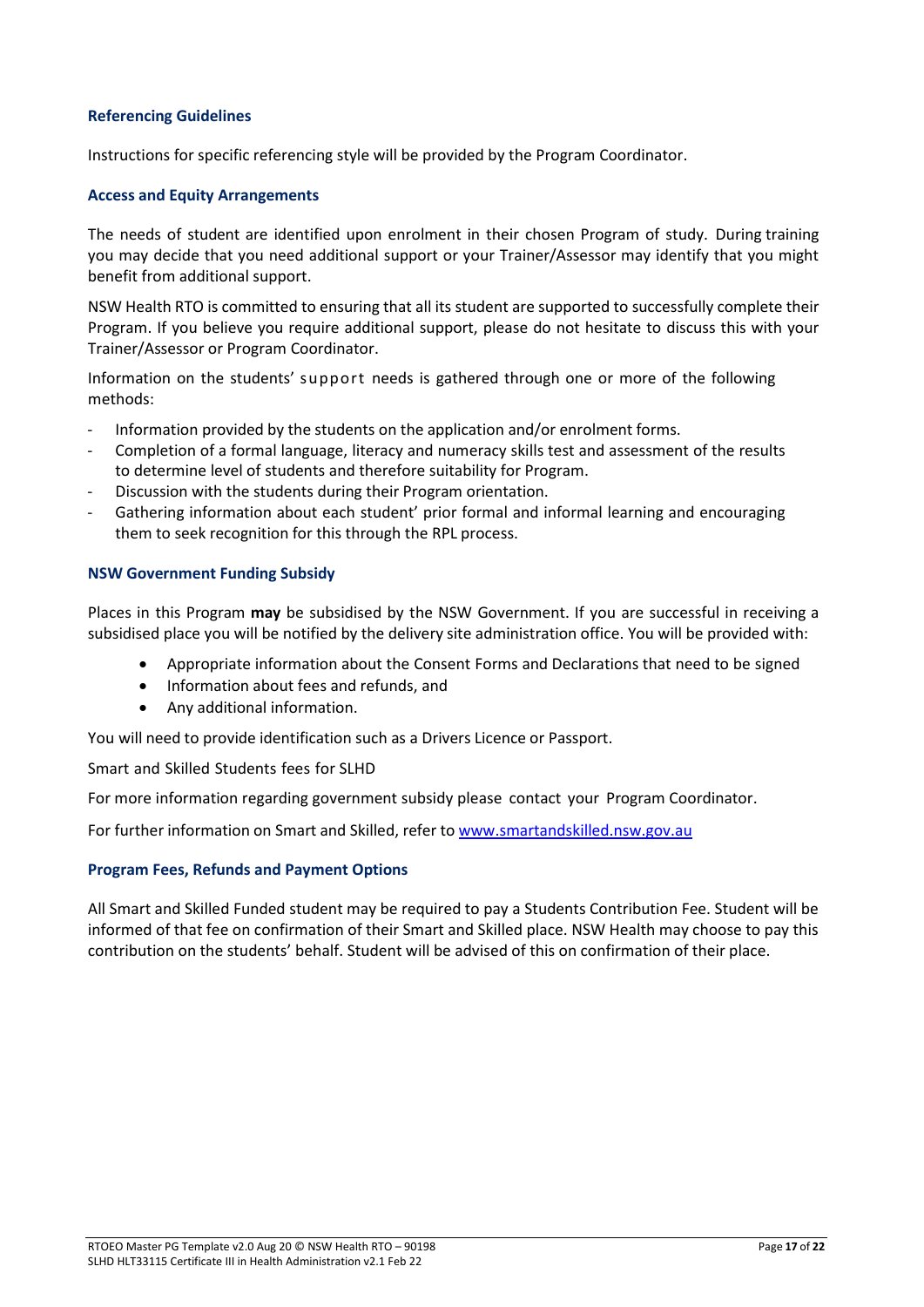# <span id="page-17-0"></span>**Program Enquiries**

If you require any further information, please contact the following Program co-ordinators for details:

# **SLHD Centre for Education and Workforce Development (CEWD)**

Rozelle Campus, Building 301, Gate A, Corner Cecily Street and Balmain Road, Lilyfield 2040

# **Program Coordinator**

Name: Rebecca Grimes Title: Workforce Development Consultant Telephone: (02) 9562 5918 Email[: Rebecca.Grimes@health.nsw.gov.au](mailto:Rebecca.Grimes@health.nsw.gov.au)

# **Administration**

Telephone: (02) 9562 5900 Email[: SLHD-CEWD@helath.nsw.gov.au](mailto:SLHD-CEWD@helath.nsw.gov.au)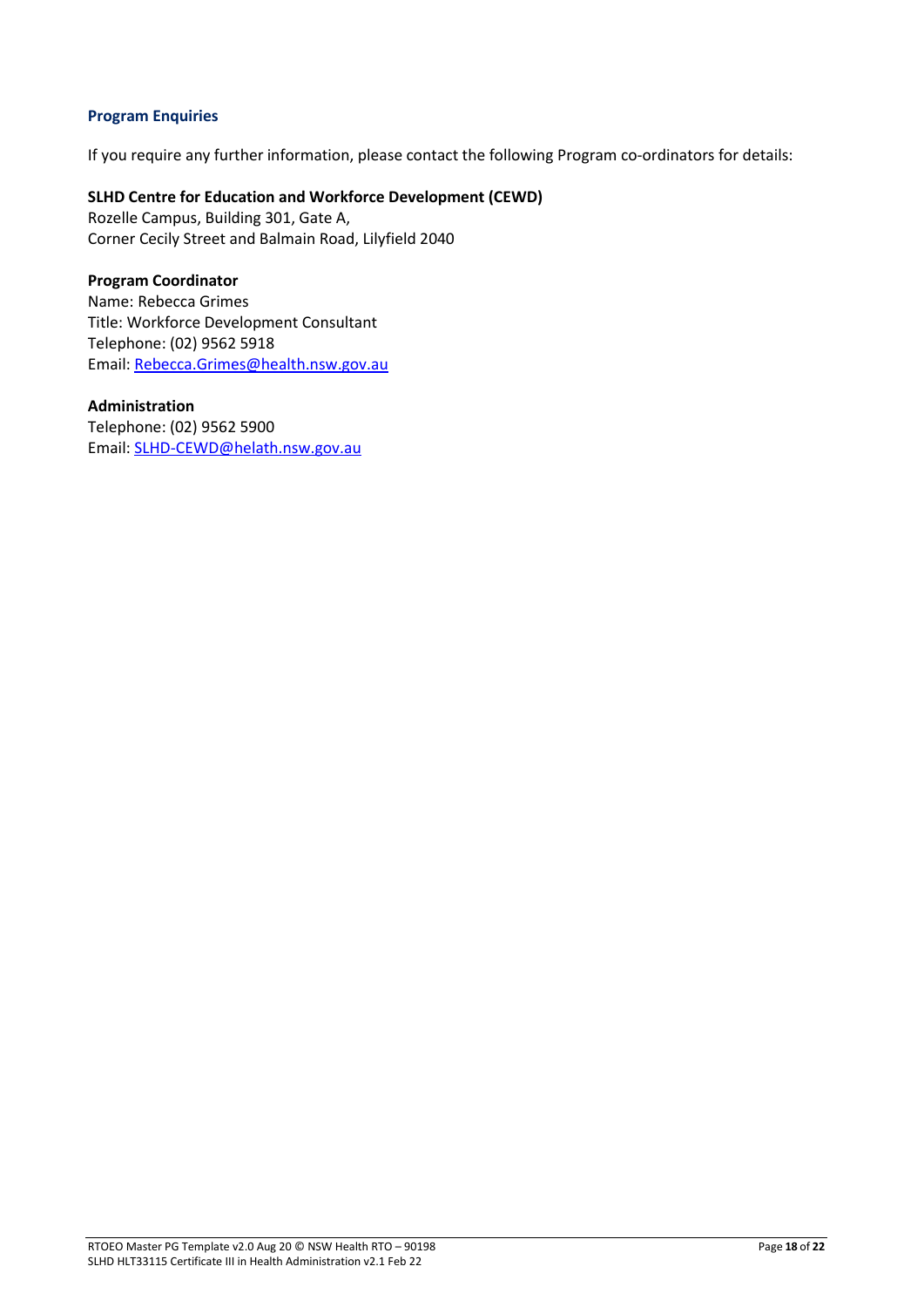**Health Registered Training** Organisation RTO Number 90198

<span id="page-18-0"></span>*This Training Plan:*

- *Specifies the necessary training and assessment activities that will be provided to the Students*
- *Must be prepared by the Program Coordinator prior to Program commencement*
- *Must be completed in collaboration with the students enrolled in each Program*
- *Is customised and amended to individual students needs*
- *Can cover a group of Enrolled Student where the training and assessment is similar, subject to individual students requirements*
- *Will be maintained and kept up to date by the Program Coordinators and a copy is provided to the students*
- *Please see the timetable in this Program Guide for the scheduled hours of delivery.*

# **Students Personal Details (not work details) –** *Students to Complete this Section*

| <b>Full Name</b>                                                                                                                                                                                                                                                                                                                                                                                             |                                                                                                                                                         |  |      |  |  |  |
|--------------------------------------------------------------------------------------------------------------------------------------------------------------------------------------------------------------------------------------------------------------------------------------------------------------------------------------------------------------------------------------------------------------|---------------------------------------------------------------------------------------------------------------------------------------------------------|--|------|--|--|--|
| <b>Position</b>                                                                                                                                                                                                                                                                                                                                                                                              |                                                                                                                                                         |  |      |  |  |  |
| <b>Personal Address</b>                                                                                                                                                                                                                                                                                                                                                                                      |                                                                                                                                                         |  |      |  |  |  |
| <b>Phone</b>                                                                                                                                                                                                                                                                                                                                                                                                 | <b>Mobile</b>                                                                                                                                           |  | Work |  |  |  |
| Email                                                                                                                                                                                                                                                                                                                                                                                                        |                                                                                                                                                         |  |      |  |  |  |
| <b>Students Declaration:</b>                                                                                                                                                                                                                                                                                                                                                                                 |                                                                                                                                                         |  |      |  |  |  |
| I the undersigned, agree that:<br>I have been given the opportunity for input into the development of this Training Plan<br>a.<br>I am aware of, and agree to, my responsibilities as outlined in this Training Plan.<br>b.<br>will make every effort to successfully complete the training outlined in this Training Plan.<br>c.<br>I have received a Program Guide for the training I am undertaking<br>d. |                                                                                                                                                         |  |      |  |  |  |
| e.<br>f.                                                                                                                                                                                                                                                                                                                                                                                                     | I have received and/or have access to an electronic/online copy of this training plan<br>I will notify the Program staff with any changes to my details |  |      |  |  |  |

|  | <b>Students Signature</b> |  |
|--|---------------------------|--|
|  |                           |  |

**Date signed** 

| <b>Certificate III in Health Services Assistance - Assistant in Nursing</b> |                                          |                                    |            |  |  |
|-----------------------------------------------------------------------------|------------------------------------------|------------------------------------|------------|--|--|
| <b>Qualification Code</b>                                                   | HLT37315                                 |                                    |            |  |  |
| <b>Qualification Title</b>                                                  | Certificate III in Health Administration |                                    |            |  |  |
| <b>Training Start Date</b>                                                  | 18/03/2022                               | <b>Training Completion</b><br>Date | 04/12/2022 |  |  |

| Delivery Site Contact Details - Program Coordinator to Complete |               |                                         |             |                |  |  |  |
|-----------------------------------------------------------------|---------------|-----------------------------------------|-------------|----------------|--|--|--|
| <b>Program Coordinator</b><br><b>Name</b>                       |               | Rebecca Grimes                          |             |                |  |  |  |
| <b>Position Title</b>                                           |               | <b>Workforce Development Consultant</b> |             |                |  |  |  |
| Phone:                                                          | <b>Mobile</b> |                                         | <b>Work</b> | (02) 9562 5918 |  |  |  |
| <b>Email Address</b>                                            |               | Rebecca.Grimes@health.nsw.gov.au        |             |                |  |  |  |
| <b>Program Coordinator</b><br><b>Signature</b>                  |               | Date signed                             |             |                |  |  |  |

| <b>Customisation Details - Program Coordinator to Complete with the Students</b> |  |                                |  |  |  |  |
|----------------------------------------------------------------------------------|--|--------------------------------|--|--|--|--|
| Does the Students need additional Issue/sidentified:                             |  | <b>Support and assistance:</b> |  |  |  |  |
| support to achieve the qualification? If                                         |  |                                |  |  |  |  |
| yes, indicate the issue/s identified and                                         |  |                                |  |  |  |  |
|                                                                                  |  |                                |  |  |  |  |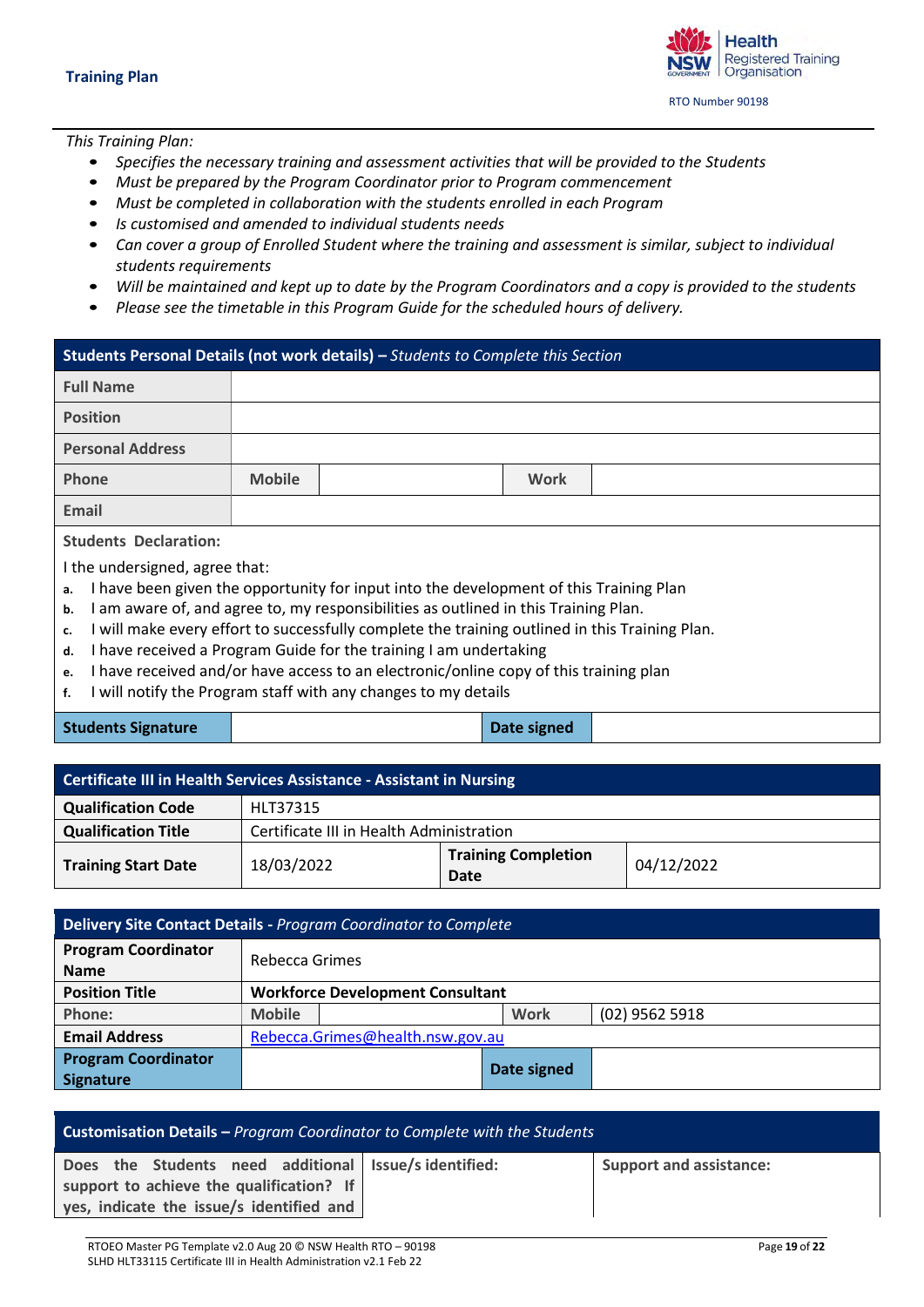| what support and assistance will be<br>provided?                                         |                                                                                                                                                                                                                       |
|------------------------------------------------------------------------------------------|-----------------------------------------------------------------------------------------------------------------------------------------------------------------------------------------------------------------------|
| $\Box$ Yes<br>$\square$ No                                                               |                                                                                                                                                                                                                       |
| What learning materials and resources<br>will be provided to the Students by the<br>RTO? | Workbooks.<br><b>Students</b><br>Assessment<br>learning<br>resources<br>and<br>assessment manuals<br><b>Nurses Dictionary</b><br>Personal Protective Equipment (PPE) such as gloves, gowns, masks,<br>aprons, goggles |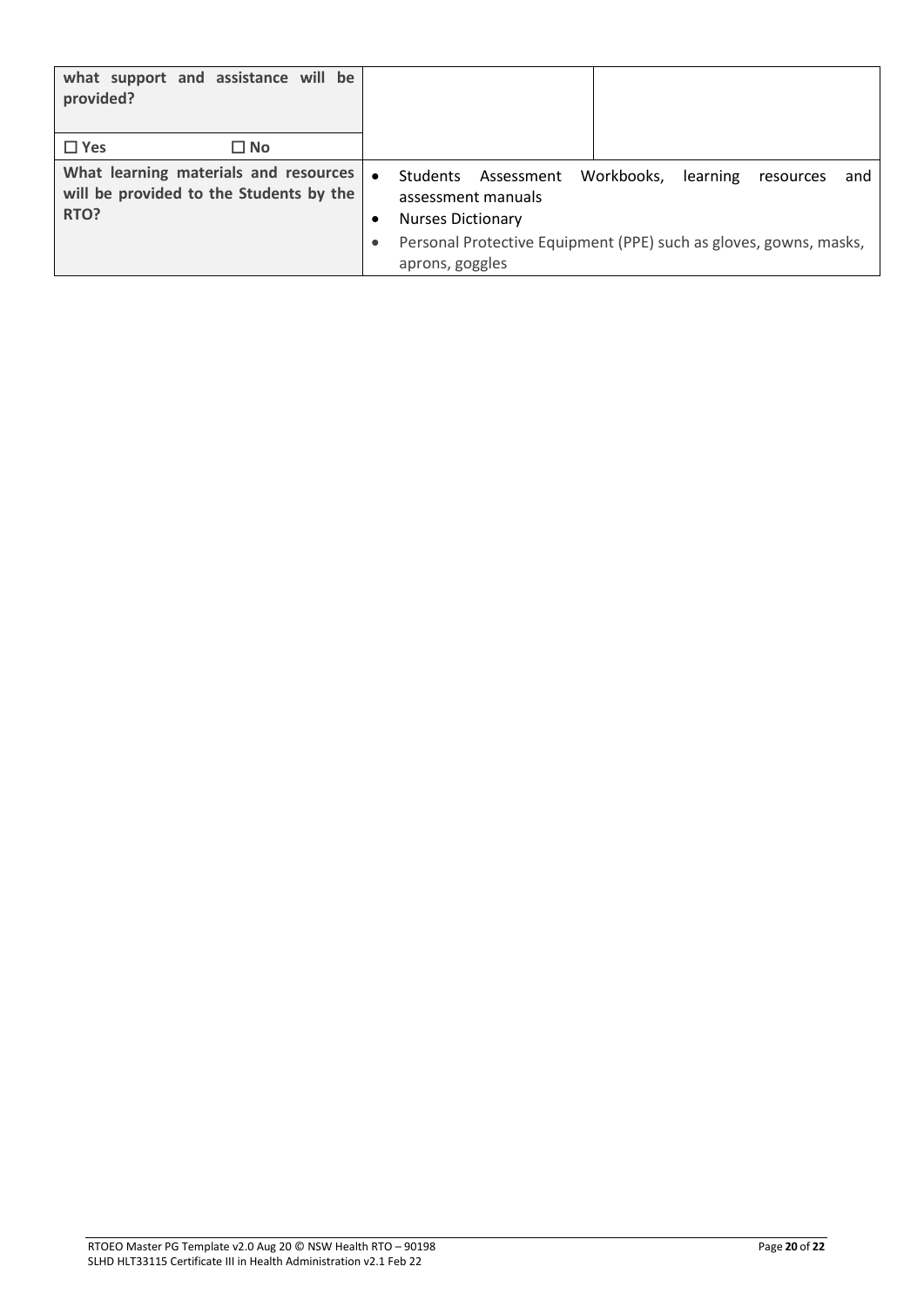| <b>Student</b><br>Name: |                                                                                                 |                                            |           |                   | <b>Version</b><br>No:<br>β | V1.1                    | Date:                           |  |                                |
|-------------------------|-------------------------------------------------------------------------------------------------|--------------------------------------------|-----------|-------------------|----------------------------|-------------------------|---------------------------------|--|--------------------------------|
|                         | <b>Units of Competency</b>                                                                      |                                            |           |                   |                            | <b>Training Details</b> |                                 |  |                                |
| <b>Unit Code</b>        | <b>Unit Title</b>                                                                               | -sk<br><b>Unit</b><br><b>Type</b>          | Δ RPL, CT | <b>Start Date</b> | <b>End Date</b>            | # Delivery Modes        | Name of trainer/<br>assessor    |  | A Assessment<br><b>Methods</b> |
| CHCCOM005               | Communicate and work in health or community<br>services                                         | $\mathsf{C}$                               |           | 05/08/2022        | 02/09/2022                 | $\overline{4}$          | Rehana Khan &<br>Rebecca Grimes |  | OB, CA, S, A                   |
| BSBMED301               | Interpret & apply medical terminology<br>appropriately                                          | $\mathsf C$                                |           | 10/06/2022        | 30/08/2022                 | $\overline{4}$          | Rehana Khan &<br>Rebecca Grimes |  | OB, CA, S, A                   |
| CHCDIV001               | Work with diverse people                                                                        | $\mathsf C$                                |           | 07/10/2022        | 04/11/2022                 | $\overline{4}$          | Rehana Khan &<br>Rebecca Grimes |  | OB, CA, S, A                   |
| HLTWHS001               | Participate in workplace health & safety                                                        | $\mathsf C$                                |           | 04/11/2022        | 05/12/2022                 | $\overline{4}$          | Adolfo Beltran                  |  | OB, CA, S, A                   |
| HLTINF001               | Comply with infection control policies &<br>procedures                                          | $\mathsf C$                                |           | 25/03/2022        | 11/04/2022                 | $\overline{4}$          | Rehana Khan &<br>Rebecca Grimes |  | OB, CA, S, A                   |
| BSBMED305               | Apply the principles of confidentiality, privacy and<br>security within the medical environment | E                                          |           | 19/08/2022        | 16/09/2022                 | 4                       | Vicki Nicolaou                  |  | OB, CA, S, A                   |
| BSBCUS301               | Deliver and monitor a service to customers                                                      | $\mathsf E$                                |           | 22/04/2022        | 30/06/2022                 | $\overline{4}$          | Christine O'Brien               |  | OB, CA, S, A                   |
| BSBRKG303               | Retrieve information from records                                                               | $\mathsf E$                                |           | 02/09/2022        | 10/10/2022                 | $\overline{4}$          | Vicki Nicolaou                  |  | OB, CA, S, A                   |
| BSBINM301               | Organise workplace information                                                                  | E                                          |           | 02/09/2022        | 10/10/2022                 | 4                       | Vicki Nicolaou                  |  | OB, CA, S, A                   |
| BSBFLM309               | Support continuous improvement systems and<br>processes                                         | E                                          |           | 06/05/2022        | 28/07/2022                 | $\overline{4}$          | Christine O'Brien               |  | OB, CA, S, A                   |
| BSBPEF301               | Organise personal work priorities                                                               | E                                          |           | 08/04/2022        | 29/04/2022                 | $\overline{4}$          | Rehana Khan &<br>Rebecca Grimes |  | OB, CA, S, A                   |
| BSBINN201               | Contribute to workplace innovation                                                              | $\mathsf{E}% _{0}\left( \mathsf{E}\right)$ |           | 06/05/2022        | 28/07/2022                 | $\overline{4}$          | Christine O'Brien               |  | OB, CA, S, A                   |
| BSBWRT311               | Write simple documents                                                                          | E                                          |           | 22/04/2022        | 20/06/2022                 | $\overline{4}$          | Christine O'Brien               |  | OB, CA, S, A                   |

# **β Ensure that the Version number is changed each time the Training Plan is changed.**

| *Unit type  | ∆ Skills Recognition                     | # Delivery Modes  | A Assessment Methods                          |                                                                                                                |  |
|-------------|------------------------------------------|-------------------|-----------------------------------------------|----------------------------------------------------------------------------------------------------------------|--|
| C: Core     | RPL = Recognition of $ 1 =$ Face to Face |                   |                                               | $\vert$ Q = Written Questions (Activities, Exam, test, $\vert$ S = Simulations (simulated activities, clinical |  |
| E: Elective | <b>Prior Learning</b>                    | $=$               | oral questions, quiz, short answer questions, | simulations)                                                                                                   |  |
|             | CT = Credit Transfer                     | Electronic/Online | scenarios, etc.)                              | TPV = Third Party Validation                                                                                   |  |
|             |                                          | $3 = Workplace$   | $CA = Case Study$                             | OB = Observation (Workplace and/or Simulated                                                                   |  |
|             |                                          | $4 = B$ lended    | A = Assignment, Essay,                        | <b>Environment Observation)</b>                                                                                |  |